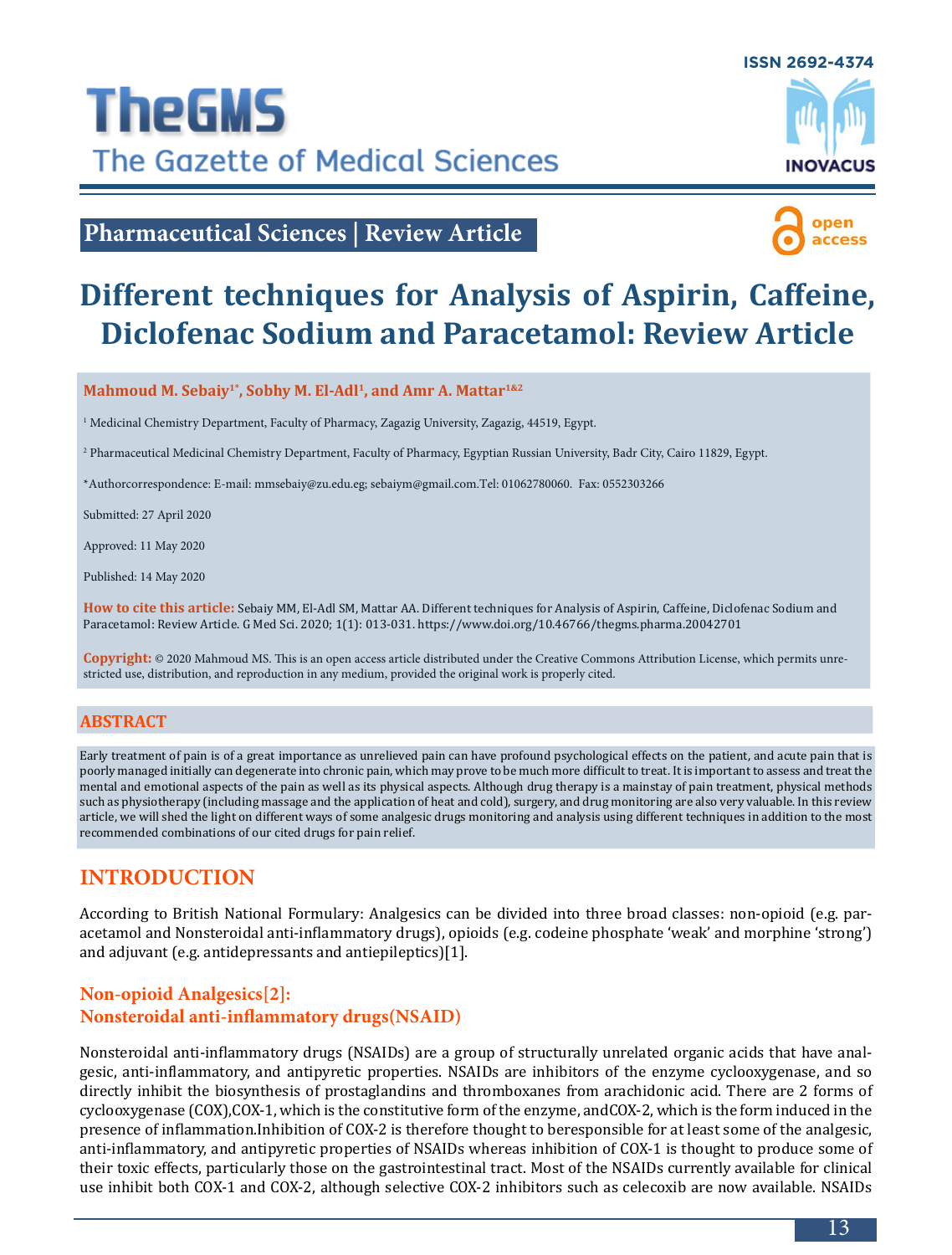

are used for the relief of mild to moderate pain, minor febrile conditions, and for acute and chronic inflammatory disorders such as osteoarthritis, rheumatoid arthritis, juvenile idiopathic arthritis, and ankylosing spondylitis. Indomethacin and some other NSAIDs are used to close patent ductus arteriosus in premature neonates. Some NSAIDs are applied topically for the relief of muscular and rheumatic pain, and some are used in ophthalmic preparations for ocular inflammatory disorders. Aspirin is considered to be an NSAID, although it also has other properties.

#### **Aspirin and other salicylates**

Aspirin and other salicylates have analgesic, anti-inflammatory, and antipyretic properties. Like other NSAIDs, they are inhibitors of the enzyme cyclooxygenase; however, aspirin (though not the non-acetylated salicylates) irreversibly acetylates the enzyme whereas other NSAIDs compete with arachidonic acid for the active site. Salicylates are used for the relief of mild to moderate pain, minor febrile conditions, and for acute and chronic inflammatory disorders such as osteoarthritis, rheumatoid arthritis, juvenile idiopathic arthritis, and ankylosing spondylitis. Some salicylates are applied topically in rubefacient preparations for the relief of muscular and rheumatic pain. Aspirin also inhibits platelet aggregation and is used in cardiovascular disorders. Non-acetylated salicylates do not have antiplatelet activity.

#### **Paracetamol and other para-aminophenols**

Paracetamol is the principal para-aminophenol derivative in use. Acetanilide and phenacetin have generally been replaced by safer analgesics. Paracetamol has analgesic and antipyretic properties and weak anti-inflammatory activity. The mechanism of analgesic action remains to be fully elucidated, but may be due to inhibition of prostaglandin synthesis both centrally and peripherally. Paracetamol is used for the relief of mild to moderate pain and minor febrile conditions.

## **Opioid Analgesics[2]:**

Opioid analgesics include the opium alkaloids morphine and codeine and their derivatives as well as synthetic substances with agonist, partial agonist, or mixed agonist and antagonist activity at opioid receptors. The term opiate analgesics refers only to those opioids derived from opium, or their semisynthetic congeners. The term narcotic analgesics has legal connotations and is no longer used pharmacologically or clinically. Most opioids are used as analgesics, and morphine is the standard against which all other opioid analgesics are compared. Opioids such as codeine or dextropropoxyphene are used in the treatment of less severe pain, and are often combined with non-opioid analgesics such as aspirin, other NSAIDs, or paracetamol. More potent opioids such as morphine

are used in severe acute and chronic pain, including cancer pain. Some opioids such as codeine, morphine, and diamorphine are also used as antitussives, althoughthe latter two are usually reserved for use in terminal lung disease. Some opioid analgesics such as fentanyl and its congeners are used mainly as adjuncts to anaesthesia; some of these may also be used in higher dosesas the sole anaesthetic drug. Opioids can produce physical dependence and withdrawal symptoms if suddenly stopped. They are also subject to abuse.

On the other hand, caffeine has been used with the aim of enhancing the effects of non-opioid and opioid analgesics but is of debatable benefit. There are similar doubts about whether caffeine enhances the effect of ergotamine in the treatment of migraine; it may also add to gastrointestinal adverse effects and in large doses can itself cause headache.

# **1. Aspirin (Acetylsalicylic acid)**



**Molecular Formula:** C<sub>9</sub>H<sub>8</sub>O<sub>4.</sub>

**Chemical name:** 2-(Acetyloxy)benzoic acid.

**M.Wt:** 180.2.

**Mode of Action and uses: Salicylate;** non-selective cyclo-oxygenase inhibitor; antipyretic; analgesic; anti-inflammatory.

#### **Characters:**

**Appearance:** White or almost white, crystalline powder or colourless crystals.

**Solubility:** Slightly soluble in water, freely soluble in ethanol (96 per cent).

**Melting point:** About 143 °C.

**Storage:** In an airtight container.

**Methods of determination:**

**Pharmacopeial methods:**

**British pharmacopeia[3]:**

In a flask with a ground-glass stopper, dissolve 1.000 g in 10 ml of ethanol (96 per cent) R.Add 50.0 ml of 0.5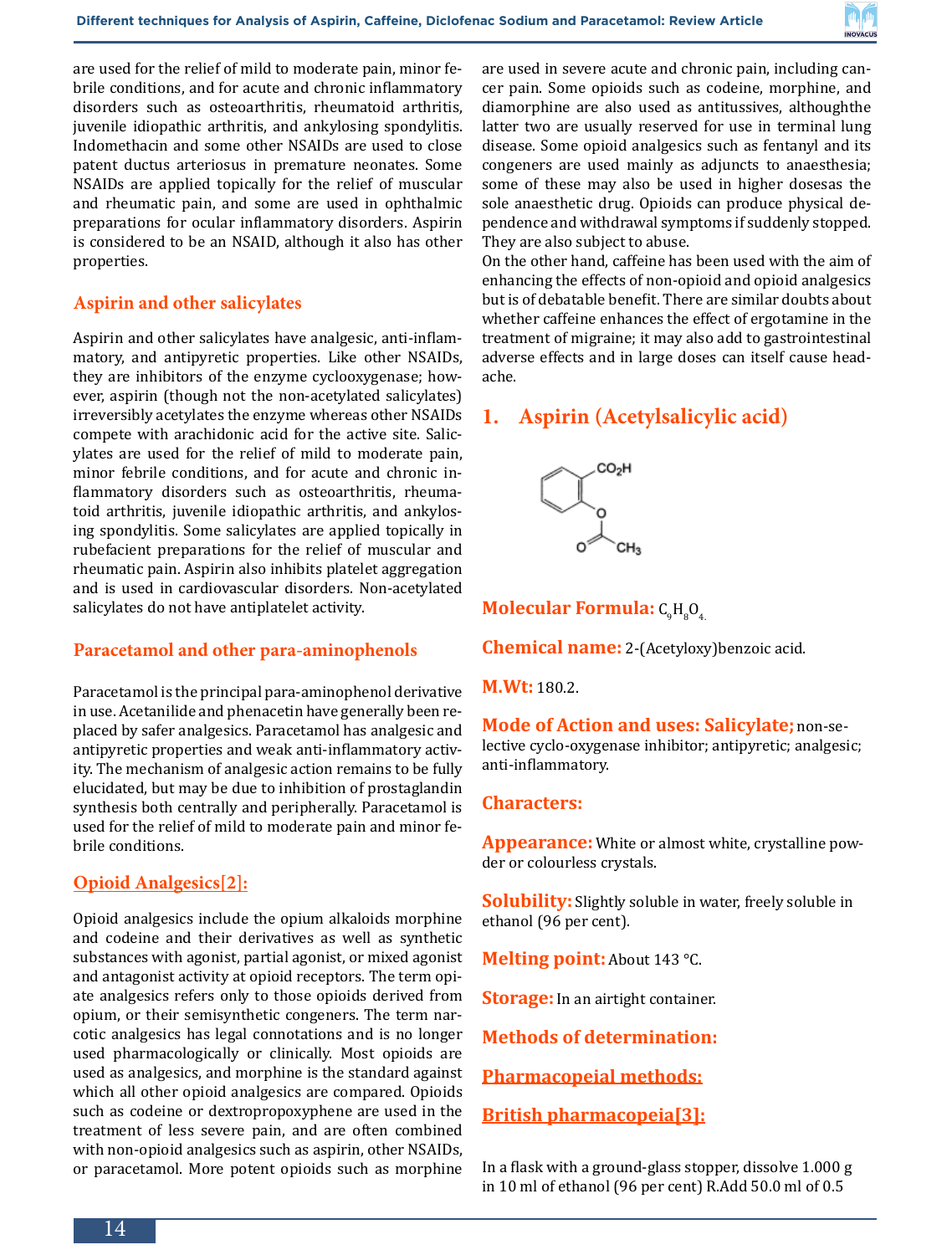

M sodium hydroxide. Close the flask and allow to stand for 1 h. Using 0.2 ml of phenolphthalein solution R as indicator, titrate with 0.5 M hydrochloric acid. Carry out a blank titration.

11 ml of 0.5 M sodium hydroxide is equivalent to 45.04 mg of  $C_9H_8O_4$ 

## **United States pharmacopeia[4]:**

Place about 1.5 g of Aspirin, accurately weighed, in a flask, add 50 ml of 0.5 N Sodium hydroxide VS, and boil the mixture gently for 10 minutes. Add phenolphthalein TS, and titrate the excess sodium hydroxide with 0.5 N sulfuric acid VS. Perform a blank determination.

Each mL of 0.5 N sodium hydroxide is equivalent to 45.04 mg of  $C_9H_8O_4$ .

# **Other methods of determination:**

#### **1.1 Spectrophotometric methods:**

Aspirin was determined by dilution with anhydrous ethanol and volumes of aspirin samples were micropipetted directly into the cuvette as required by an auto-controlled microstirrerin which a blank of anhydrous ethanol was used as reference[5].

Folin-Ciocalteu phenol reagent was used for determination of aspirin and salicylic acid concentrations in human plasma[6].

A method for determination of aspirin and salicylic acid in aspirin tablets was determined by second derivative spectroscopy by using ethanol containing 1% citric acid as a solvent[7].

Simultaneous analysis of aspirin and salicyclic acid in pharmaceutical tablet preparations was performed by two multicomponent UV-spectrophotometric methods utilizing principal component regression and classical least square algorithm and an assay procedure based on second derivative spectroscopy was developed[8].

Simultaneous determination of methocarbamol and aspirin binary mixture in their combined tablets by derivative and ratio derivative spectrophotometry was reported[9].

The estimation of paracetamol, aspirin, ibuprofen, codeine and caffeine drug percentages in standard and some formulated commercial dosage by using a UV-Spectroscopic method was developed in which the absorption maxima of drugs were found to be (244.8 nm, 238 nm, 220.6 nm, 278 nm and 272.6 nm) respectively, by using deionized water: acetonitrile  $(90:10 \text{ v/v})$  as solvent[10].

The estimation of paracetamol and aspirin in mixtures was estimated by non-aqueous potentiometric titrimetry or by ultraviolet spectrophotometry[11].

#### 1.2. **Chromatographic methods:**

Chromatographic method for the simultaneous determination of aspirin, caffeine, and acetaminophen by using a duplex column having aqueous solutions of sodium bicarbonate and sulfuric acid as immobile phases on a Celite support was determined[12].

Aspirin can be extracted with dichloromethane using mephenytoin as an internal standard, the solvent was then evaporated under reduced pressure then the residue reconstituted and analyzed by high performance liquid chromatography (HPLC)[13].

In rat whole blood, aspirin and salicylic acid were extracted from acidified whole blood into a 50/50 v/v ethy1acetate/butylchloride organic solvent system containing internal standard then organic extract under partial vacuum was evaporated, the dried residue was reconstituted with mobile phase and separation by ion suppression reverse phase on a 5 µm octyldecasil and column with detection by UV absorbance at 280 nm was performed[14].

Determination of aspirin and slicylic acid in human plasma by column-switching liquid chromatography using on-line solid-phase extraction by using C18 extraction column and a mixture of water-methanol- acetonitrile-orthophosphoric acid as a mobile phase was reported[15].

Simultaneous determination of aspirin and isosorbide 5-mononitrate in formulation by reversed phase high pressure liquid chromatography by using a Thermo Quest C18 column was performed in which a mixture of water-methanol (water pH adjusted to 3.4 using dilute orthophosphoric acid) was used throughapplying chlorzoxazone as internal standard[16].

Sensitive estimation of aspirin and its three metabolites in rat plasma by LC–UV using on-line solid-phase extraction with methylcellulose-immobilized anion-exchange restricted access media was reported[17].

An Agilent Zorbax XDB column and a mixture of 0.2% orthophosphoric acid, methanol, and acetonitrile as a mobile phase was used for simultaneous determination of aspirin and esomeprazole magnesium in combined tablets by ultra performance liquid chromatography (UPLC) [18].

**Sinha***et al*,[19]developed a validated stability indicating HPTLC method for determination of aspirin and clopidogrel in combined dosage form by using TLC aluminum plates precoated with silica gel 60 F254 as the stationary phase and carbon tetrachloride-acetone (6: 2.4,  $v/v$ ) as the solvent system.

A method for determination of aspirin and its major metabolites in human urine by gas chromatography–mass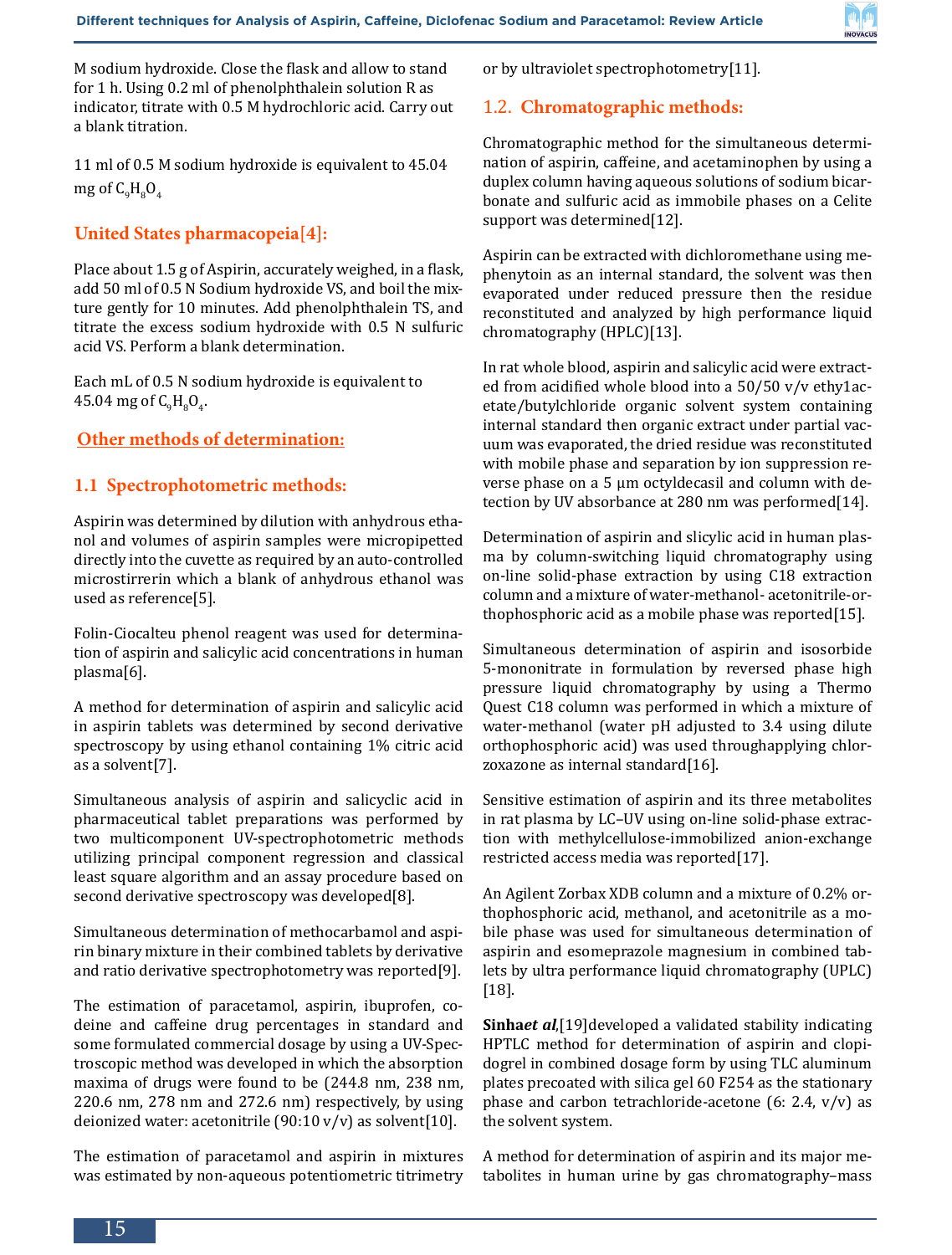

spectrometry by extraction through solid phase C18 cartridges was developed[20].

#### **1.3 Miscellaneous methods:**

Fluorescent determination of aspirin by using core-shell cadmium telluride quantum dot-imprinted polymers was developed[21].

Electrochemical sensor for the simultaneous determination of caffeine and aspirin in human urine samples by using edge plane pyrolytic graphite electrode was developed[22].

A highly sensitive voltammetric sensor method was developed for determination of aspirin and caffeine in which the sensor was fabricated on a glassy carbon electrode modified with a composite film of poly (4–vinylpyridine) and multiwall carbon nanotubes[23].

Aspirin and omeprazole were determined by using nanomagnetite/glutamine/carbon based electrochemical sensor in presence of sodium dodecyl sulfate[24].

# **2. Caffeine**



# M<mark>olecular Formula:</mark> C<sub>8</sub>H<sub>10</sub>N<sub>4</sub>O<sub>2</sub>

**Chemical name:** 1,3,7-Trimethyl-3,7-dihydro-1*H*purine-2,6-dione.

#### **M.Wt:** 194.2.

**Mode of Action and uses:** Central nervous system stimulant.

## **Characters:**

**Appearance:** White or almost white, crystalline powder or silky, white or almost white, crystals.

**Solubility:** SSparingly soluble in water, freely soluble in boiling water, slightly soluble in ethanol (96 percent). It dissolves in concentrated solutions of alkali benzoates or salicylates.

**Melting point:** 234 °C to 239 °C.

## **Methods of determination:**

**Pharmacopeial methods:**

## **British pharmacopeia[3]:**

Dissolve 0.170 g with heating in 5 ml of *anhydrous acetic acid R*. Allow to cool, add 10 ml of *acetic anhydride R* and 20 ml of *toluene R*. Titrate with *0.1 M perchloric acid*, determining the end-point potentiometrically.

1 ml of *0.1 M perchloric acid* is equivalent to 19.42 mg of  $C_8H_{10}N_4O_2.$ 

**United States pharmacopeia[4]:**

**Method:** Chromatographic

**Mode:** LC

**Detection at** UV 275 nm

**Column:** 4.6-mm x 15-cm column  $C_{18}$ 

**Flow rate:** 1 mL/min

**Injection size:** 10 µL

# Other Methods of determination:

## **2.1. Spectrophotometric methods:**

Paracetamol, caffeine and propyphenazone were determined by means of a single flow-through UV multiparameter sensor (a multiparameter-responding flow-through system with solid phase UV spectrophotometric detection (a multiparameter optosensor))[25].

Two methods : Spectroscopic derivative and reduction of  $Fe^{3+}$  to Fe<sup>2+</sup> by paracetamol, the resulting Fe<sup>2+</sup> reacts with 1,10-phenanthroline to give a soluble orange-red complex in acetic acid medium were used for determination of aspirin and caffeine in their tablet formulation[26].

Simultaneous kinetic determination of paracetamol and caffeine by H-point standard addition method based on difference in the rate of oxidation of these compounds with Cu(II)-neocuproine system and formation of Cu(I)– neocuproine complex was reported[27].

A simple, specific, accurate and precise spectrophotometric method was settled for simultaneous determination of paracetamol and caffeine in pure form and in their pharmaceutical formulation commercially known as Panadol Extra®. H-Point assay has been used in simultaneous determination of both drugs without prior separation[28].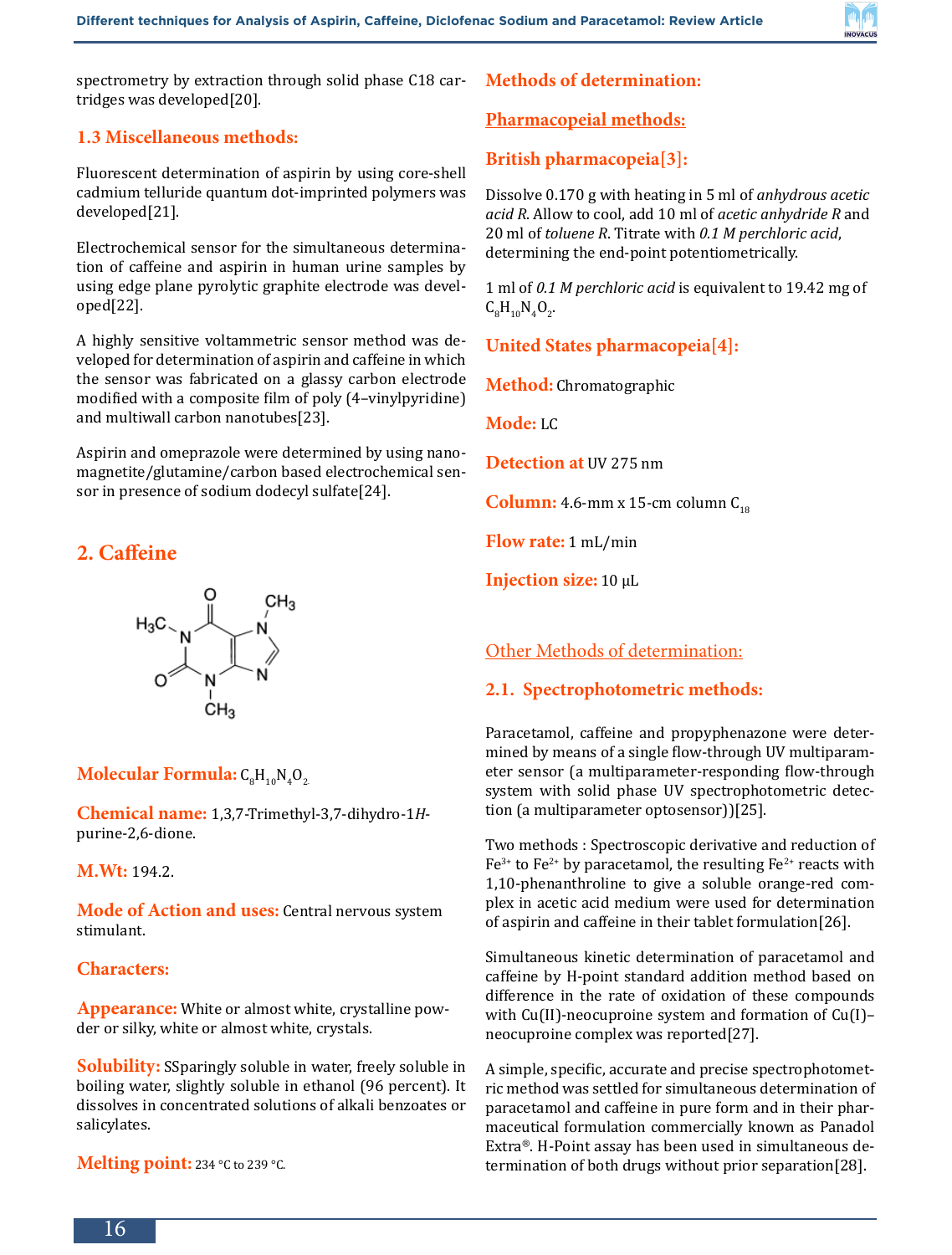

Simultaneous spectrophotometric determination of paracetamol and caffeine in tablet formulation was reported using simultaneous equation method and Q-absorbance equation at isobestic point[29].

Simultaneous determination of paracetamol and caffeine by flow injection solid phase spectrometry using  $C_{18}$ silica gel as a sensing support was determined[30].

Aspirin, paracetamol, caffeine, and chlorpheniramine were determined from commercial pharmaceutical products using principal component regression (PCR) and partial-least squares (PLS) regression[31].

Principal component regression (PCR), partial least squares (PLS) and artificial neural networks (ANN) were usedin the spectrometric multi- component assay of any drug containing paracetamol and caffeine[32].

Green coffee was extracted with 70% ethanol aqueous solution; then the solution was analyzed by spectroscopy in which caffeine and chlorogenic acids were analyzed[33].

Caffeine content was determined in cola, coffee and tea by second and third order derivative spectrophotometry[34].

Development of HPLC and UV/Vis spectrophotometric methods for determination of caffeine content in tea and instant coffee brands found in the Kenyan market was developed[35].

**Sonali S. Bharateand Sandip B. Bharate,**[36]developed spectrophotometric and chromatographic assay for determination of acetylsalicylic acid and caffeine in bulk and commercial tablets.

## **2.2. Chromatographic methods:**

Paracetamol, caffeine and dipyrone were separated and determined using a  $\mu$ -Bondapack  $C_8$  column by isocratic elution with a flow rate of 1 ml/min. The mobile phase composition was  $0.01$  M KH<sub>2</sub>PO<sub>4</sub> – methanol – acetonitrile - isopropyl alcohol (420: 20: 30: 30,  $v/v/v/v$ ) and spectrophotometric detection was carried out at 215 nm[37].

Chromatographic method was developed for the simultaneous determination of paracetamol and caffeine in tablet formulation in which the mobile phase consisted ofmethanol-buffer (70:30, v/v) ratio. The buffer consists of equal volume of 0.01 M ortho phosphoric acid and 0.01 Mmonobasic sodium phosphate, pH adjusted to (4.5±0.2) with orthophosphoric acid. The column used was Zorbax,  $C_{18}$  Column with flow rate of 1 ml/min using photodiode array detection at 254 nm[38].

**Dewaniet al,**[39] developed a method for determination of phenylepherine, paracetamol, caffeine and chlorpheni-

ramine in bulk and marketed formulation in which they used a reversed-phase  $C_{18}$  column with mobile phase consisting of acetonitrile, methanol and 10 Mm phosphate buffer  $(16:22:62,v/v/v)$  (pH of buffer  $2.5 \pm 0.02$ , adjusted with ortho phosphoric acid). The flow rate was 1.0 ml/ min and eluents were determined at 280 nm.

A reversed phase high performance liquid chromatography (RP-HPLC) method was successfully developed for the simultaneous determination of quaternary mixture consisting of chlorpheniramine maleate, phenylephrine hydrochloride, paracetamol and caffeine in pharmaceutical preparation using an Inertsil ODS  $C_{18}$  column using 0.05M dibasic phosphate buffer: acetonitrile (93:07; v/v) as the mobile phase. The flow rate of the mobile phase was adjusted to 1.5 ml/min[40].

RP–HPLC method was developed for the simultaneous estimation of acetaminophen and caffeine by using  $RP_{18}$ Column, flow rate 1 ml/min and a mobile phase of methanol -distilled water  $(30:70, v/v)[41]$ .

Simultaneous determination of caffeine, paracetamol and ibuprofen in pharmaceutical formulations by high-performance liquid chromatography with UV detection and by capillary electrophoresis with conductivity detection was described[42].

Determination of paracetamol, propyphenazone and caffeine in pharmaceutical formulations by HPLC was performed on a Gracesmart  $C_{18}$  column using the mixture of water and 2-propanol in the ratio of 80:20, v/v as mobile phase. The pH of aqueous phase was adjusted to 3 with 1% o-phosphoric acid and a flow rate was maintained at 1.5ml/min[43].

Chromatographic determination of acetaminophen and caffeine was performed on a  $C_{18}$  column using a 0.01M  $KH_{2}SO_{4}$  and acetonitrile as mobile phase (85:15, v/v) at a flow rate of 1 ml / min with UV detection at 265 nm[44].

Caffeine and vitamin B6 were estimated in energy drinks by HPLC using Phenomenex  $C_{18}$  column in which the HPLC was eluted with an isocratic solution of phosphate buffer (50 mM, pH 3.0) and methanol (60:40,  $v/v$ ) at a flow rate of 1.0 mL/min[45].

The chromatographic separation of caffeine and some drugs was achieved using a Waters Acquity UPLC  $C_{18}$  column. The mobile phase consisted of acetonitrile and water (containing 0.1% formic acid) (15:85, v/v). The triple quadrupole mass spectrometric detection was operated by positive electrospray ionization. Phenacetin was chosen as internal standard. Plasma samples were extracted with dichloromethane–butanol (10:1, v/v)[46].

The method of Axelrod and Reichenthal for the determination of caffeine in serum and urine was modified by **J.I. Routh** *et al*[47]*.*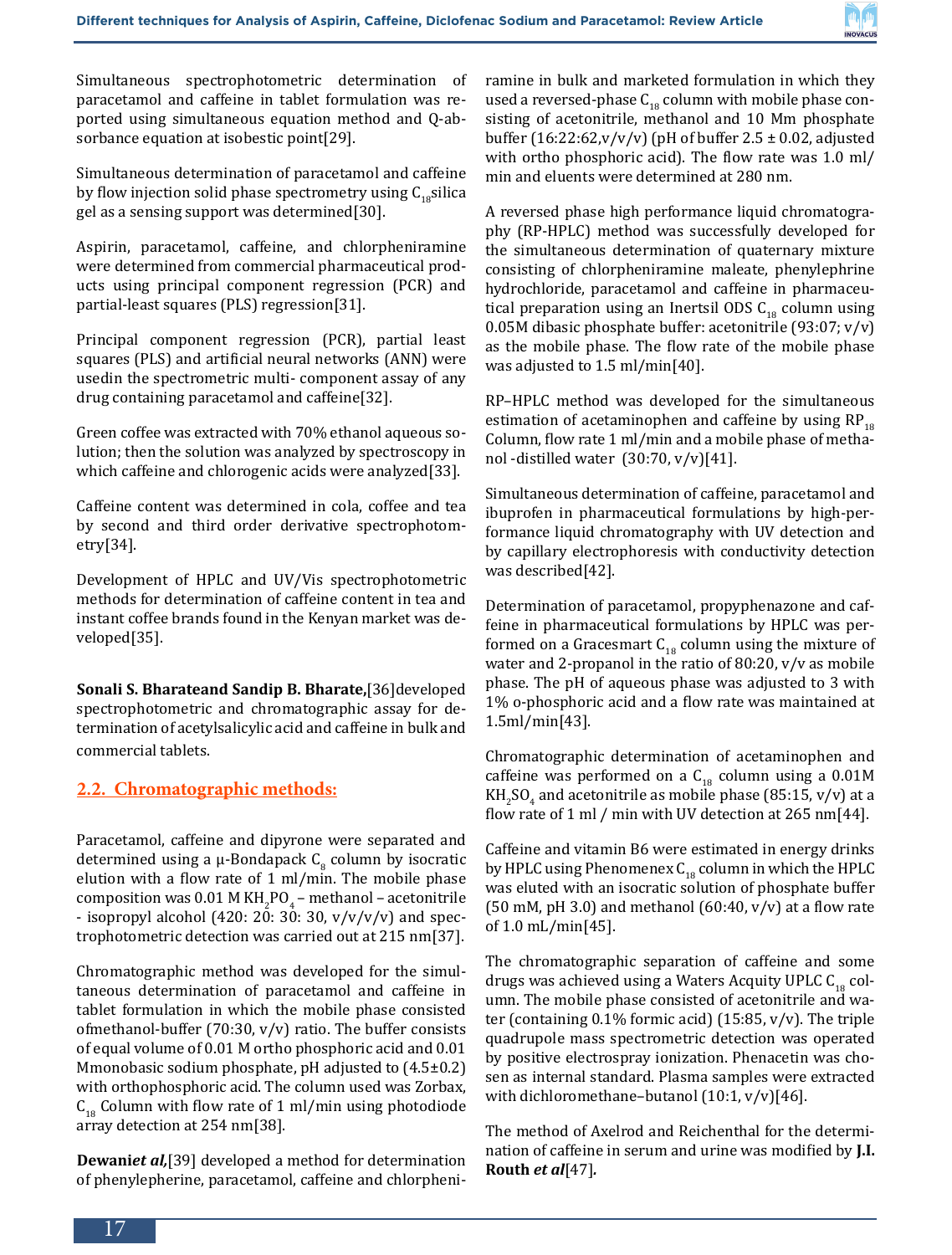

Determination and characterization of caffeine in tea, coffee and soft drinks by solid phase extraction and high performance liquid chromatography (SPE–HPLC) was applied. 50m M  $KH_{2}PO_{4}$  (pH=2), acetonitrile and methanol (40:8:2) was used as solvent as well as mobile phase[48].

Estimation of caffeine content in tea and Matétea by using different methods through extraction with chloroform, micro method with lead-acetate and high performance liquid chromatography method[49].

Assay of caffeine content in non-alcoholic beverages and energy drinks through HPLC-UV method using Supelco HS  $C_{18}$  column, mobile phase (80:20, v/v) of methanol: water and aflow rate of 1.5mL/min was performed[50].

A microextraction method, followed by high-performance liquid chromatography was developed for the determination of caffeine in different tea and energy drink samples[51].

Assay of caffeine content of Bale coffee was carried out using HPLC analysis in which the collected samples were objected to liquid-liquid extraction using dichloromethane[52].

RP-HPLC method was carried out for the simultaneous determination of orphenadrine citrate, caffeine and aspirin in presence of their impurities[53].

RP-HPLC method has been developed and validated for the simultaneous estimation of aspirin, caffeine and orphenadrine citrate. The chromatographic separation was achieved with methanol: phosphate buffer (pH 3) in the ratio of 65:35, v/v as mobile phase, ACCLAIMTM 120  $C_{18}$  column, at a flow rate of 1ml/m using isocratic elution[54].

Determination of caffeine, theobromine and theophylline in Mate beer and Mate soft drinks by HPTLC–UV on LiChrospher silica gel plates with fluorescence indicator and acetone/toluene/chloroform  $(4:3:3, v/v/v)$  as the mobile phase was estimated[55].

Determination of caffeine content in tea powder by colorimetric method was reported in which tea powder was extracted with chloroform through gentle warming in water bath. The preparative TLC was carried out by using silical gel G as stationary phase and chloroform; acetone (9:1) as a mobile phase. 10% w/v solution of phosphomolybdic acid in water was added and boiled for few minutes[56].

A TLC spectrodensitometric method in which silica gel plate using ethyl acetate: acetone: methanol: triethylamine (6:3:1:0.2,  $v/v/v$ ) as mobile phase was used for determination of aspirin, caffeine and orphenadrine Citrate[57].

2.3. **Miscellaneous methods:**

Voltammetric sensor based on boron-doped diamond electrode for simultaneous determination of paracetamol, caffeine and aspirin in pharmaceutical formulations employing cyclic voltammetry and square-wave adsorptive stripping voltammetry was reported[58].

An electrochemical sensor based on the electrocatalytic activity of graphene (Gr) for sensitive detection of caffeine was presented. The electrochemical behaviors of caffeine on Nafion–Gr modified glassy carbon electrode were investigated by cyclic voltammetry and differential pulse voltammetry[59].

Comparison of capillary electrophoresis and high performance liquid chromatography methods for caffeine determination in decaffeinated coffee was presented[60].

# **3.Diclofenac Sodium**



**Molecular Formula:** C<sub>14</sub>H<sub>10</sub>C<sub>12</sub>NNaO<sub>2</sub>

**Chemical name:** Sodium 2-[(2,6-dichlorophenyl) amino] phenyl] acetate.

**M.wt:** 318.1.

**Mode of Action and uses:** Cyclo-oxygenase inhibitor; analgesic; anti-inflammatory.

#### **Characters:**

**Appearance:** White or slightly yellowish, slightly hygroscopic, crystalline powder.

**Solubility:** Sparingly soluble in water, freely soluble in methanol, soluble in ethanol (96 per cent), slightly soluble in acetone.

**Melting point:** About 280 °C, with decomposition.

**Storage:** In an airtight container, protected from light.

**Methods of determination:**

**Pharmacopeial methods:**

# **British pharmacopeia[3]:**

Dissolve 0.250 g in 30 ml of anhydrous acetic acid R. Ti-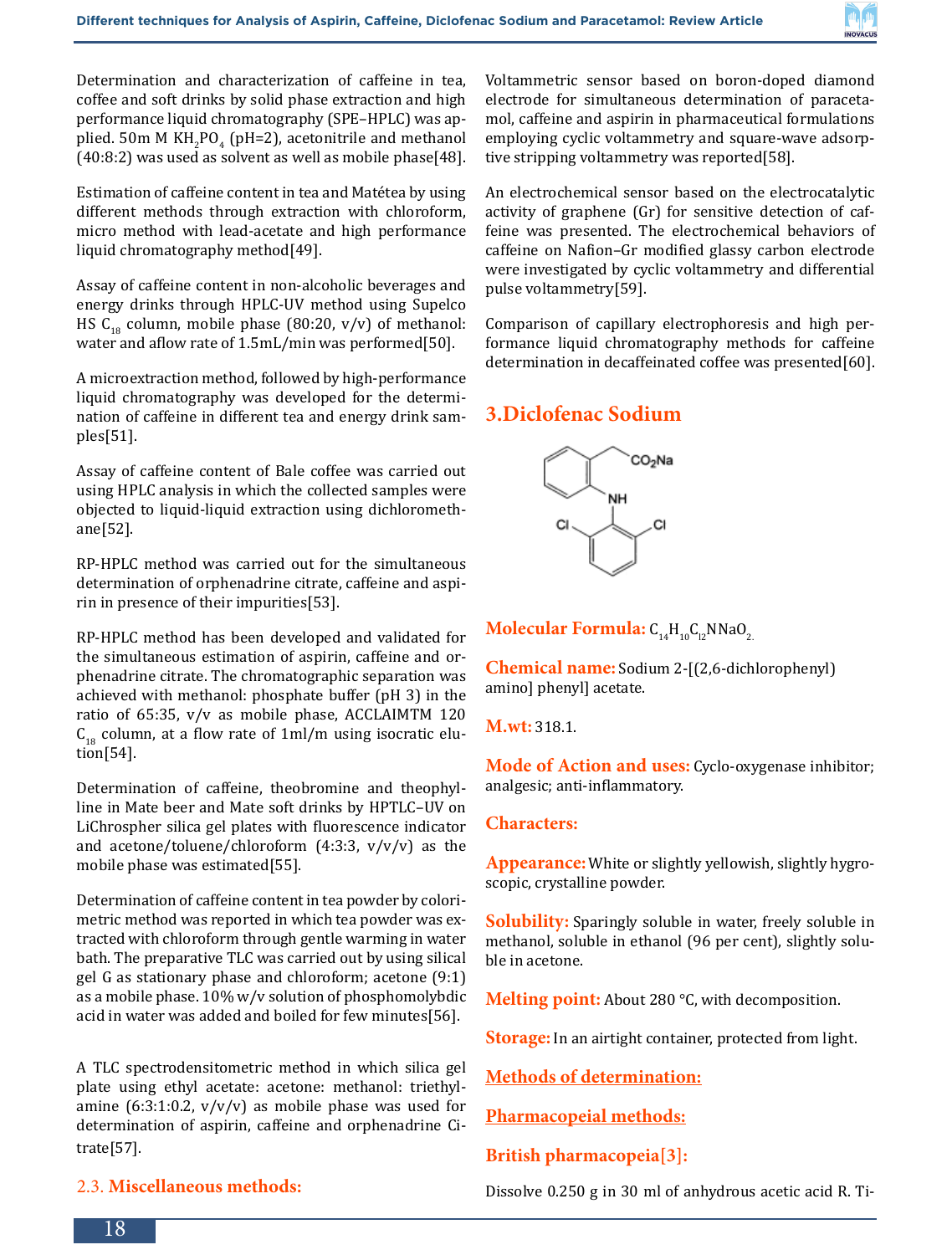

trate with 0.1 M perchloric acid, determining the endpoint potentiometrically.

1 ml of *0.1 M perchloric acid* is equivalent to 31.81 mg of  $C_{14}H_{10}C_{12}NNaO_{2}$ .

#### **United States pharmacopeia[4]:**

#### **Method:** Titrimetric

**Sample solution:** Dissolve about 450 mg of Diclofenac Sodium in 25 mL of glacial acetic acid.

**Analysis:** Titrate with Titrant (0.1 N perchloric acid), determining the endpoint potentiometrically. Perform a blank determination, and make any necessary correction. Each ml of 0.1 N perchloric acid is equivalent to 31.81 mg of diclofenac sodium.

#### **Other Methods of determination**

#### **3.1. Spectrophotometric methods:**

Diclofenac sodium reacts with an excess of methylene blue in the pH range 9.2-9.4, to form a chloroform-extractable blue ion-association complex for spectrophotometric determination of diclofenac sodium[61].

Diclofenac reduces iron(III) to iron(II) when heated in aqueous solution in which the ferrous ions produced can react with 2,2'-bipyridine to form a complex having a maximum absorbance at 520 nm[62].

Diclofenac sodium can form colored compound with Ce(IV)-3-methyl-2-benzothiazolinone hydrazone hydrochloride in H2SO4 medium to be assayed using flow-injection spectrophotometric method[63].

The reaction of diclofenac or mefenamic acid with potassium ferricyanide in a sodium hydroxide medium and the absorbance of the orange products obtained is measured at 455nm for diclofenac and at 465nm for mefenamic acid by two flow-injection spectrophotometric methods[64].

The oxidation of diclofenac sodium or piroxicam by iron(III) in the presence of o-phenanthroline in acetate buffer solution (pH 4.4 - 4.8) to form a ferroin complex is measured at 510 nm[65].

A yellowish compound with maximum absorbance at 380 nm is formed upon the reaction of diclofenac sodium with concentrated nitric acid (63% w/v) and can be measured spectrophotometrically[66].

Partial least square (PLS) chemometric method can be used for determination of benzyl alcohol and diclofenac in pharmaceutical formulations[67].

**Mahmoud Sebaiy and Amr Mattar**[68] developed an accurate and precise spectrophotometric method for simultaneous determination of paracetamol and diclofenac sodium in pure form and in Diclocin<sup>®</sup> tablets. H-Point assay has been used in simultaneous determination of both drugs without prior separation.

Direct spectrophotometric evaluation of diclofenac sodium in tablets, serum and urine samples by using aqueous medium without using a chemical reagent was developed[69].

Sodium 1,2- naphthoquine- 4-sulfonate reagent in an alkaline medium was used for estimation of diclofenac sodium by forming an orange-colored product which has a maximum absorbance at 456 nm[70].

Spectrophotometric methods including simultaneous equation method, absorption ratio method and dual wavelength method were used for determination of paracetamol and diclofenac sodium by application of hydrotropic solubilization[71].

Two spectrophotometric methods (first order derivative absorption & simultaneous equation method) were described for the estimation of paracetamol and diclofenac in their tablet dosage form[72].

**Hegazy***et al*,[73] developed potent processing methods for resolution and quantitation of paracetamol, chlorzoxazone and diclofenac based on the application of continuous wavelet transform and Savitsky–Golay derivatization as univariate spectrophotometric methods, partial least squares (PLS) and synergy interval partial least squares (siPLS) as multivariate methods.

#### **3.2. Chromatographic methods:**

Estimation of diclofenac sodium in serum and its use in pharmacokinetic studies was determinedusing  $C_0$ reversed-phase column, flufenamic acid as the internal standard and acetonitrile for protein precipitation[74].

High-performance liquid chromatographic (HPLC) method was developed for the quantification of diclofenac in human plasma using ibuprofen as internal standard and purification by solid-phase extraction using Abselut Nexus cartridges (Varian)[75].

HPLC method for the determination of diclofenac in synovial fluid with a one-step liquid-liquid extraction extraction procedure using isopropyl alcohol and n-hexane was constructed[76].

RP-HPLChas been developed for the simultaneous estimation of diclofenac sodium and rabeprazole sodium in pharmaceutical formulations using a HiQSiL  $C_{18}$  column with a mobile phase consisting of methanol:water, (80:20,  $v/v$ ), at a flow rate of 1.25 mL/ min[77].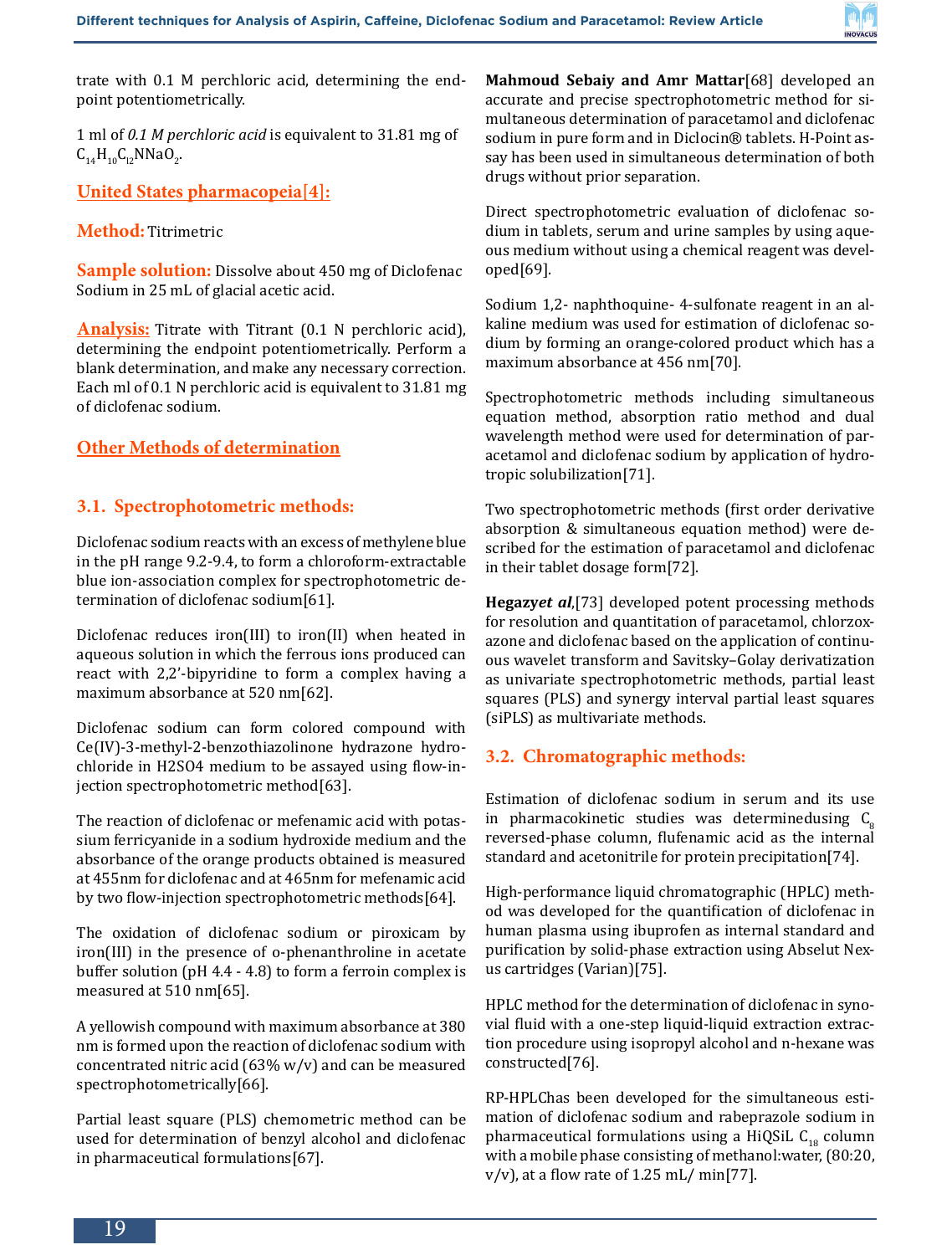

Simultaneous determination of diclofenac sodium and papaverine hydrochloride in tablets was developed using a Zorbax SB  $C_{18}$  column, mobile phase of methanol: water  $(60:40, v/v)$ , flow rate: 1 mL/min and UV detection at 278 nm[78].

**Nasir***et al,*[79]developed HPLC-UV method for the simultaneous estimation of timolol, rosuvastatin, and diclofenac sodium in pharmaceuticals, human plasma and aqueous humor using Hypersil BDS  $C_{18}$  column and applying 0.2% triethylamine and acetonitrile (40:60,  $v/v$ ), in isocratic mode as mobile phase with a flow rate of 1ml/min.

Determination of diclofenac sodium and lidocaine hydrochloride in presence of their impurities by  $C_{18}$  column with gradient elution of the mobile phase composed of 0.05 M orthophosphoric acid and acetonitrile was described[80].

Polymer monolithic column based on a green poly deep eutectic solvent was prepared for in-tube solid phase microextraction of non-steroidal anti-inflammatory drugs in aqueous samples[81].

A CN bonded phase column (RP-HPLC) was used for theestimation of paracetamol and diclofenac sodium with a mobile phase methanol-potassium dihydrogen phosphate (0.05M), (45:55) at flow rate 1 ml/min[82].

A chromatographic method for the determination of paracetamol, tizanidine, and diclofenac was carried out on a Hypersil ODS,  $C_{18}$  column using a mobile phase aqueous 0.2% ammonium carbonate-methanol (60 : 40, v/v) at a flow rate of 1 mL/min[83].

Paracetamol, chlorzoxazone and diclofenac sodium were separated and assayed by isocratic RP-HPLC on an inertsil  $C_{18}$  column, mobile phase composed of a mixture of phosphate buffer (0.02 M  $KH_{2}PO_{4}$ , pH adjusted to 3.7 using orthophosphoric acid), acetonitrile and methanol in the ratio of (25: 25: 50) as a mobile phase at a flow rate of 1 mL/min[84].

**Jana, Kallol***et al,*[85]developed RP-HPLC method for determination of paracetamol and diclofenac using  $RP_{18}$  column and a mobile phase of acetonitrile : methanol (90:10, v/v) at flow rate 1 ml/min.

HPLC method has been developed for determination of famotidine, paracetamol and diclofenac in their pharmaceutical formulations on  $C_8$  column with mobile phase of methanol and 0.01 M sodium dihydrogen phosphate  $(80:20, v/v)[86]$ .

Diclofenac sodium was spotted on silica gel 60 F254 precoated plates, using the mobile phase toluene : acetone : glacial acetic acid (80:30:1,v/v/v) to be determined by densitometric analysis at 280 nm[87].

Diclofenac sodium and paracetamol analysis was performed on silica gel 60F254 HPTLC plates with toluene – ethyl acetate – methanol – formic acid, (5: 4: 1: 0.01,  $v/v/v/v$  as mobile phase[88].

TLC was used for the identification and separation of paracetamol and diclofenac sodium on silica gel H layers using surfactant mediated mobile phase systems[89].

Diclofenac can be converted into its methyl or ethyl ester in methanol or ethanol containing 0.1% or 0.5% sulfuric acid then determined in plasma by gas-liquid chromatography with electron capture detection[90].

Determination of diclofenac in pharmaceutical preparations by linear sweep voltammetry and gas chromatography with mass spectrometry detection was presented[91].

## **3.3. Miscellaneous methods:**

Capillary zone electrophoresis was employed for the determination of diclofenac sodium using an end-column amperometric detection with a carbon fiber microelectrode[92].

Diclofenac sodium was investigated by cyclic voltammetric and differential pulse voltammetric techniques, using a tyrosine-modified carbon paste electrode[93].

Diclofenac sodium can be determined based on gold nanoparticle/multi-walled carbon nanotube modified glassy carbon electrode[94].

Estimation of trace amount of diclofenac in whole blood sample was performed by coupling of electromembrane extraction and stripping fast fourier transform continuous cyclic voltammetry[95].

Simultaneous potentiometric and fluorimetric determination of diclofenac in a sequential injection analysis system in which the potentiometric detection was carried out with an ion-selective electrode based on a cyclodextrin while for the fluorimetric determination, the sample was previously subjected to in-line irradiation with UV light[96].

Iron(II)-phthalocyanine can be used as a novel recognition sensor for selective potentiometric determination of diclofenac and warfarin drugs[97].

Diclofenac can be assayed in pharmaceutical preparations by diffuse reflectance photometry in the visible region of the spectrum[98].

**Gimenes***et al*,[99] developed an amperometric method for determination of diclofenac in pharmaceutical formulations using flow injection method with multiple pulse amperometric detection using a boron-doped diamond electrode.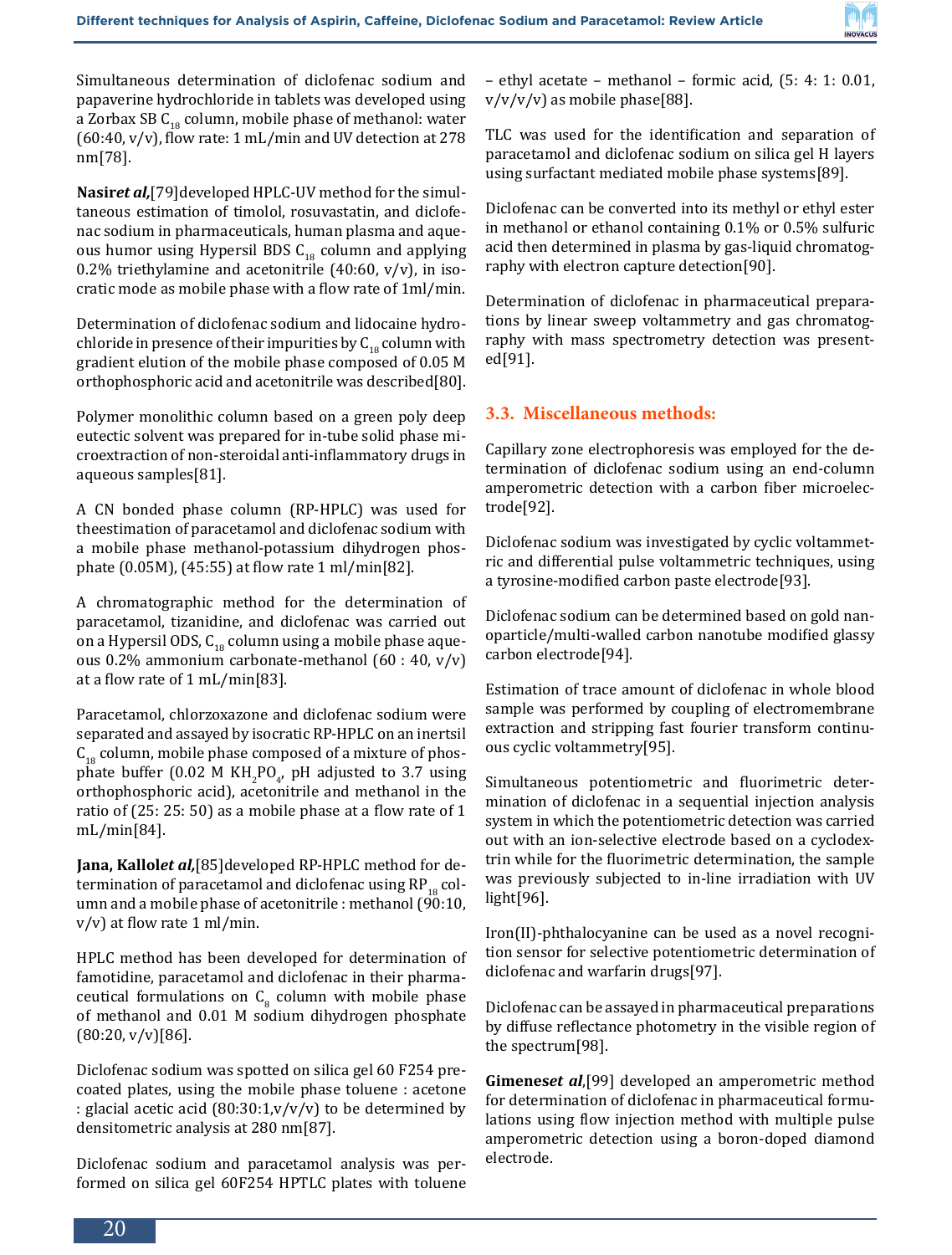

A method for fast and simultaneous determination of diclofenac and its common counter-ions using capillary electrophoresis with capacitively coupled contactless conductivity detection was developed by **Cunhaa***et al*[100].

An electrochemical sensor was developed for estimation of diclofenac based on functionalized multi-walled carbon nanotubes and gold–platinum bimetallic nanoparticles modified gold electrode[101].

Determination of ceftriaxone, ceftizoxime, paracetamol, and diclofenac sodium by capillary zone electrophoresis in pharmaceutical formulations and in human blood serum was estimated[102].

The electrochemical determination of paracetamol and diclofenac by using poly(diallyldimethylammonium chloride) functionalized graphene was developed by **Okoth***et al*[103].

The quantification of diclofenac in presence of naproxen and paracetamol was reported using differential pulse voltammetry and an artificial neural network model using a carbon paste electrode[104].

#### **4.Paracetamol (Acetaminophen)**



# **Molecular Formula:** C<sub>8</sub>H<sub>9</sub>NO<sub>2.</sub>

**Chemical name:** *N*-(4-Hydroxyphenyl) acetamide.

**M.Wt:** 151.2.

**Mode of Action and uses:** Analgesic; antipyretic.

#### **Characters:**

**Appearance:** White or almost white, crystalline powder.

**Solubility:** Sparingly soluble in water, freely soluble in alcohol, very slightly soluble in methylene chloride.

**Melting point:** 168 °C to 172 °C.

**Storage:** Protected from light.

**Methods of determination:**

**Pharmacopeial assay:**

**British pharmacopeia[3]:**

Dissolve 0.300 g in a mixture of 10 ml of *water R* and 30 ml of *dilute sulphuric acid R*. Boil under a reflux condenser for 1 h, cool and dilute to 100.0 ml with *water R*. To 20.0 ml of the solution add 40 ml of *water R*, 40 g of ice, 15 ml of *dilute hydrochloric acid R* and 0.1 ml of *ferroin R*. Titrate with *0.1 M cerium sulphate* until a greenish-yellow colour is obtained. Carry out a blank titration.

1 ml of *0.1 M cerium sulphate* is equivalent to 7.56 mg of  $C_8H_9NO_2.$ 

United States pharmacopeia[4]:

**Method:** Chromatographic

**Mode:** LC

**Detector:** UV 243 nm

**Column:** 3.9-mm x 30-cm column  $C_{18}$ 

**Flow rate:** 1.5 mL/min

**Injection size:** 10 µL

## **Other Methods of determination:**

## **4.1. Spectrophotometric methods:**

A simple, specific, accurate and precise spectrophotometric method was settled for simultaneous determination of paracetamol and orphenadrine citrate in their pure form and in their pharmaceutical formulation. Spectrum subtraction technique has been used in simultaneous determination of both drugs without prior separation[105].

The chromogenic reagent, sodium nitroprusside, can react with paracetamol in a basic solution to form a product with colored O-nitrosamines for spectrophotometric determination of paracetamol in pharmaceutical and biological samples[106].

A simple colorimetric method for determination of paracetamol to assess risk in patients with acute paracetamol poisoning was developed[107].

First derivative UV spectrophotometry, with zero-crossing measurement, first derivative of the ratio-spectra and the use of partial least squares (PLS) regression analysis as a multivariate spectrophotometric method was reported[108].

**Gondalia***et al*, [109] developed simultaneous equation method for estimation of ibuprofen and paracetamol in soft gelatin capsule.

Ibuprofen and paracetamol were determined by using derivatives of the ratio spectra method[110].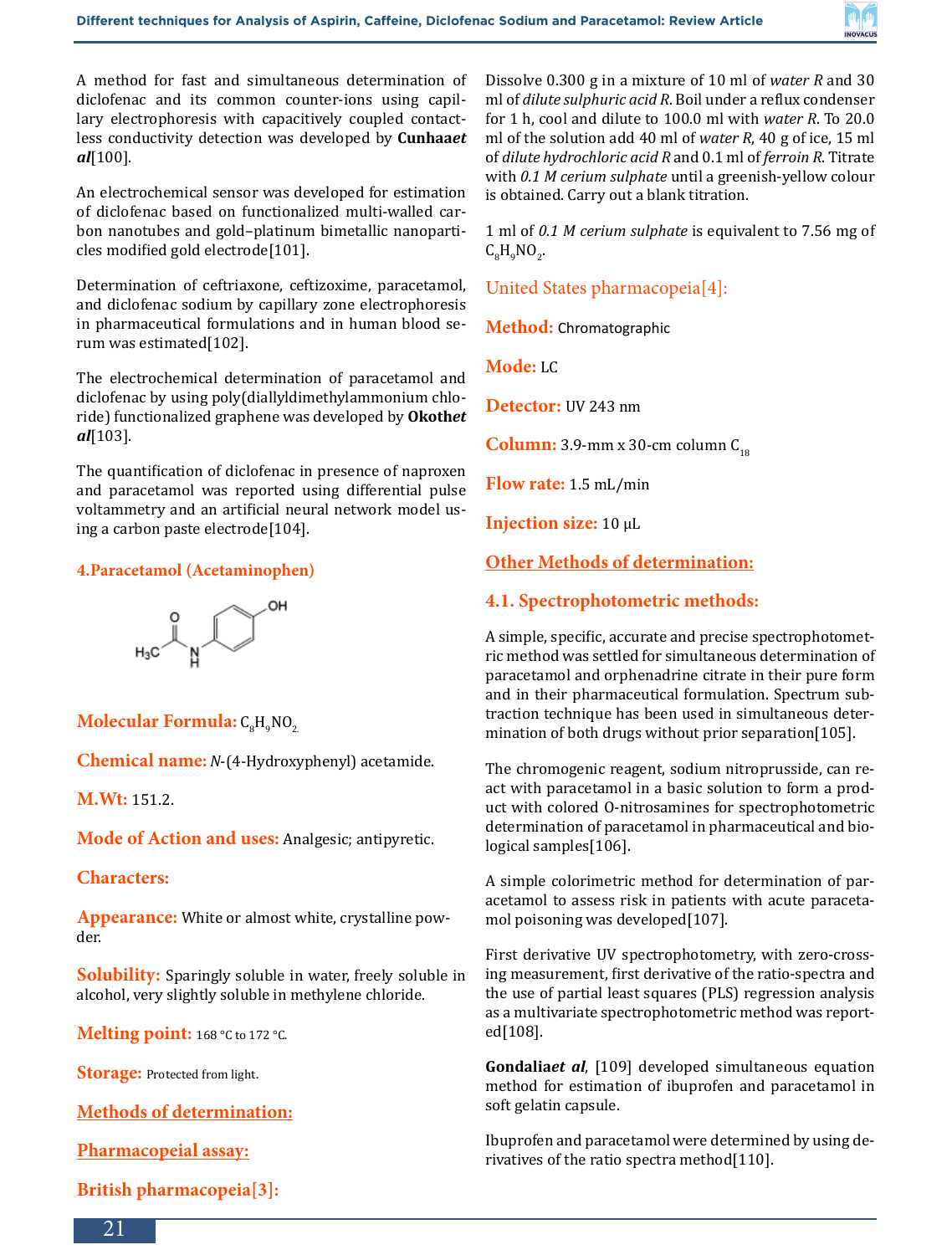

Simultaneous equation and Q-value determination were prescribed for simultaneous estimation of paracetamol and ibuprofen in pure and tablet dosage form[111].

Six simple, specific, accurate and precise spectrophotometric methods were developed for the firsttime analysis of some co-administered drugs with paracetamol in their mixture form without prior separation. Paracetamol & orphenadrine citrate were determined by using dual wavelength, bivariate, ratio difference, ratio derivative and mean centering of ratio spectra methods. Paracetamol & caffeine were determined by using ratio difference, ratio derivative and mean centering of ratio spectra methods. Paracetamol & diclofenac sodium were determined by using advanced absorption subtraction, ratio difference, ratio derivative and mean centering of ratio spectra methods. All of these methods were validated according to ICH guidelineswhere accuracy, precision, repeatability and robustness were found to be within the accepted limits[112].

Paracetamol and ibuprofen were estimated by using the simultaneous equation UV spectrophotometric method in bulk and pharmaceutical dosage form[113].

The application of first-order derivative and wavelet transforms to UV spectra and ratio spectra has been described for the determination of ibuprofen and paracetamol in pharmaceutical dosage form[114].

A zero-crossing derivative spectrophotometric method for determination of ternary mixture of paracetamol, ibuprofen and caffeine in tablets was developed by **Saraan***et al*[115].

Paracetamol and phenacetin can be reacted with sodium 1,2-naphthoquinone-4-sulphonate and cetyltrimethyl ammonium bromide in alkaline medium to be determined by UV–Vis spectrophotometry[116].

Spectrophotometric determination of paracetamolwith microwave assisted alkaline hydrolysis of paracetamol to p-aminophenol which reacts with S2− in the presence of Fe3+ as oxidant to produce a methylene blue-like dye having an absorptivity maximum at 540 nm was presented[117].

Partial least squares regression (PLS), genetic algorithm coupled with PLS and principal component-artificial neural network were used for chemometric analysis for spectrophotometric estimation of paracetamol, ibuprofen and caffeine in their pharmaceuticals[118].

Paracetamol and tramadol spectrophotometric data obtained were processed and determined in tablets by means of partial least squares (PLS) and genetic algorithm coupled with PLS methods[119].

Spectrophotometric determination of paracetamol has been validated in some manufactured tablets in Iraqi

markets like Panadol®, Adol®, and Panda® by using different solvents[120].

## **4.2. Chromatographic methods:**

Micro-assay for paracetamol in blood and plasma in which samples were prepared by precipitation with trichloroacetic assay solution and the drug quantified by reversed phase liquid chromatography with dual electrode electrochemical detection in the redox mode was described[121].

C18 column using a pure micellar mobile phase of 0.02M sodium dodecyl sulfate at pH 7 with the use of electrochemical and UV detection was developed for determination of paracetamol in physiological fluids by liquid chromatography[122].

**S.S. Narwade**[123]developed a chromatographic technique in which stainless steel column packed with ocadesilance bonded to porous silica 10 micrometer was used at a flow rate of 0.2 ml /min at 20 micrometer loop injector at 272 nm.

Paracetamol was separated from plasma samples by a single protein precipitation step then determined by HPLC-PDA detection (a Knauer Eurospher II, C18 column) and its application to PK/PD studies with arthritic rats[124].

Simultaneous determination of paracetamol, caffeine and propyphenazone in ternary mixtures was estimated by micellar electrokinetic capillary chromatography[125].

Paracetamol and its metabolites can be separated in a synthetic mixture using slightly acidic aqueous alcoholic eluents (e.g. water – methanol -formic acid, 85:15:0.15, v/v/v) on octadecyl silica to remove the residual hydroxyl groups[126].

A method for the determination of paracetamol and chlorpheniramine in human plasma has been developed in which the extraction of paracetamol and chlorpheniramine with diethyl ether, followed by the determination of both drugs by an LC–MS–MS method, using 2-acetamidophenol as internal standard was carried out[127].

The quantification of paracetamol, paracetamol glucuronide and paracetamol sulphate in plasma and urine was reported using a single isocratic reversed phase highperformance liquid chromatography assay by utilizing a reversed-phase C18 column and a mobile phase composed of potassium dihydrogen orthophosphate (0.1 M)– isopropanol–tetrahydrofuran (100:1.5:0.1, v/v/v)[128].

Simultaneous determination of paracetamol and tramadol hydrochloride in a binary mixture was developed using high- performance liquid chromatography with UV detection (HPLC–UV) and gas chromatography with mass spectrometry (GC–MS) techniques[129].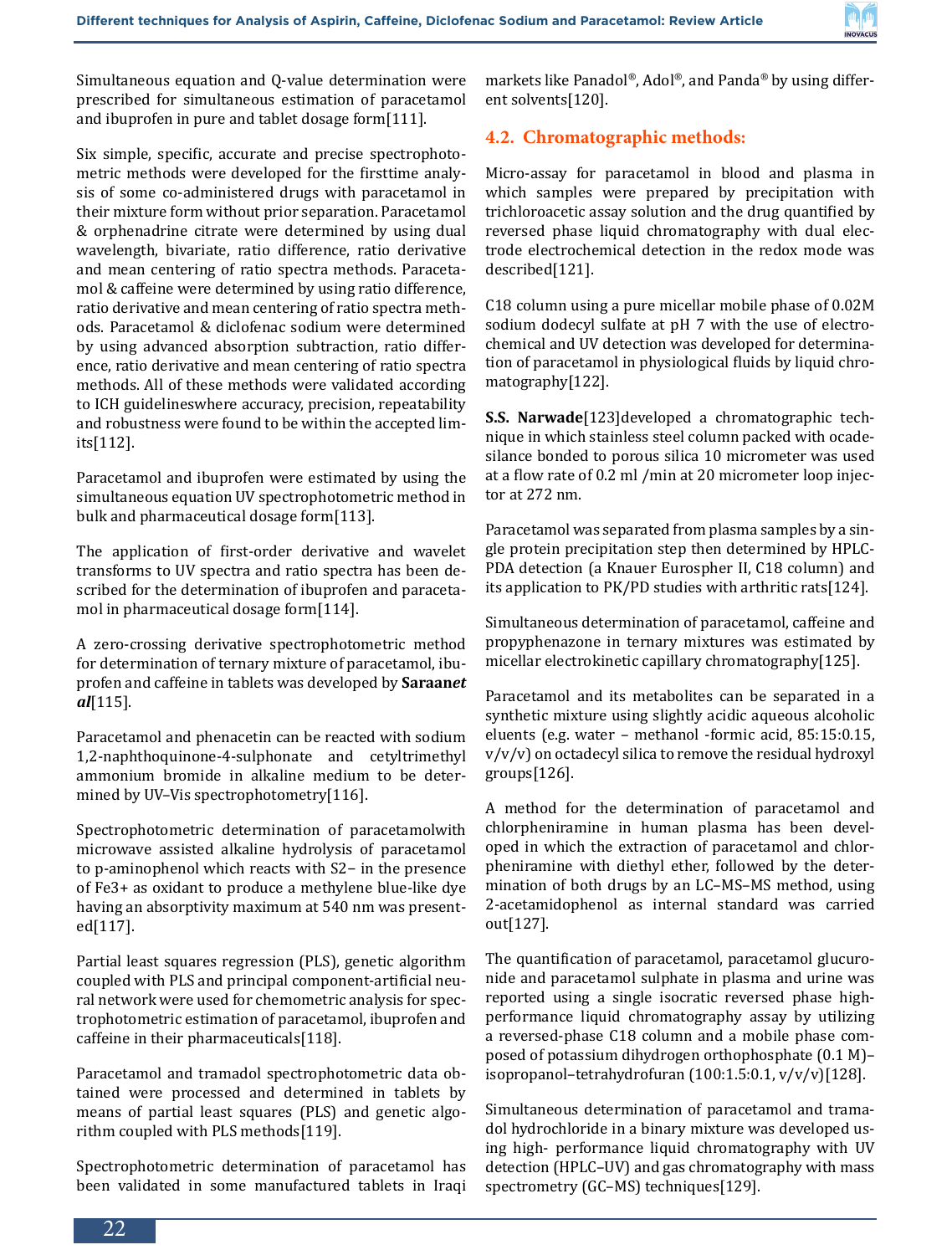

Paracetamol, pseudoephedrine, dextrophan and chlorpheniramine were separated in human plasma by liquid chromatography–tandem mass spectrometry using diphenhydramine as internal standard and separated on a YMC-ODS-AQ C18 Column with mobile phase consisting of 0.3% (v/v) acetic acid and methanol at a flow rate of 0.30 mL/min[130].

RP-HPLC using a LiChrospher® RP18 column and isocratic elution with a flow rate of 1 ml/min for determination of paracetamol and codeine phosphate where a mobile phase consists of a mixture of acetonitrile andbuffer solution (pH=2.5) (15:85) was developed by **Maslarska***et al*[131].

HPTLC separation of paracetamol followed by densitometry measurements of spot at 270 nm was developed for identification of paracetamol from biological material using benzene: ethanol (90:10) as mobile phase and the use of a new chromomeric spray reagent formaldehydesulfuric acid which gives dark green colored spot with paracetamol[132].

Quantitative extraction of paracetamol from serum with derivatization and gas chromatography was reported[133].

#### **4.3. Miscellaneous methods:**

The electrochemical detection of paracetamol has been determined by investigating the electrochemical behaviors of paracetamol on screen printed graphene electrodes by cyclic voltammetry[134].

Square-wave voltammetric determination of paracetamol and codeine in pharmaceutical and human body fluid samples using a cathodicallypretreated boron-doped diamond electrode was reported[135].

Differential pulse voltammetric method for estimation of paracetamol by using a nanogold modified indium tin oxide electrode at pH 7.2 was prescribed[136].

Khaskheliaet al,[137] developed a differential pulse voltammetric method for determination of paracetamol in tablet and urine samples at a micro-crystalline natural graphite–polystyrene composite film modified electrode.

Graphene oxide and hexachloroplatinic acid were electrochemically reduced on a glassy carbon electrode surface to form a graphene-platinum nanoparticles composite and then coated with nafion film in which paracetamol and domperidone can be assayed by using adsorptive stripping square wave voltammetry[138].

Poly(4-amino-3-hydroxynaphthalene sulfonic acid)-modified glassy carbon electrode was prepared for estimation of caffeine and paracetamol using square-wave voltammetry[139].

The advantages of nanotechnology and chemometrics can be combined to enhance the performance of electroanalysis of ascorbic acid, paracetamol and guaifenesin using a sequential experimentation strategy[140].

Indirect determination of paracetamol was accomplished by using a capillary electrophoresis -chemiluminescence detection system based on the inhibitory effect on a luminol-potassium hexacyanoferrate(III) reaction[141].

Chemiluminescensce method was proposed for determination of paracetamol and isoniazid in pharmaceutical preparations based on enhancing effect of isoniazid and also decreasing effect of paracetamol on the graphene oxide-luminol-dissolved oxygen chemiluminescence reaction in a strongly alkaline medium[142].

The determination of paracetamol in the presence of uric acid in body fluid based on the reduction of N-acetyl-pbenzoquinoneimine formed on the electrochemically treated pencil graphite electrode was prescribed[143].

An electrochemical method using a glassy carbon electrode modified with graphene oxide and nickel oxide nanoparticles was prescribed for the estimation of paracetamol and ciprofloxacin[144].

Electrochemical sensor based on palladium-reduced graphene oxide modified with gold nanoparticles for simultaneous determination of paracetamol and 4-Aminophenol was developed by Wang, Huijuanet al,[145].

Electrocatalysis of Cu-MOF/graphene composite and its Sensing application for electrochemical assay of dopamine and paracetamol was prescribed[146].

Simultaneous determination of ascorbic acid, caffeine and paracetamol in drug formulations by differentialpulse voltammetry using a glassy carbon electrode in which perchloric acid  $(0.1 M)$  - methanol  $(1 + 1)$  was used both as a solvent and supporting electrolyte was developed[147].

A method in which carbon-ceramic electrode modified with a thin film of single-walled carbon nanotubes was developed for the simultaneous determination of paracetamol and caffeine[148].

# **References**

[1] J.F. Committee, British National Formulary (BNF) 76, London: Pharmaceutical Press. (2018) 1616.

[2] S.C. Sweetman, Martindale : the complete drug reference, London, Chicago, Pharmaceutical Press. (2009) 3694.

[3] British pharmacopoeia, London: Medicines and Healthcare Products Regulatory Agency. 1,2 (2017).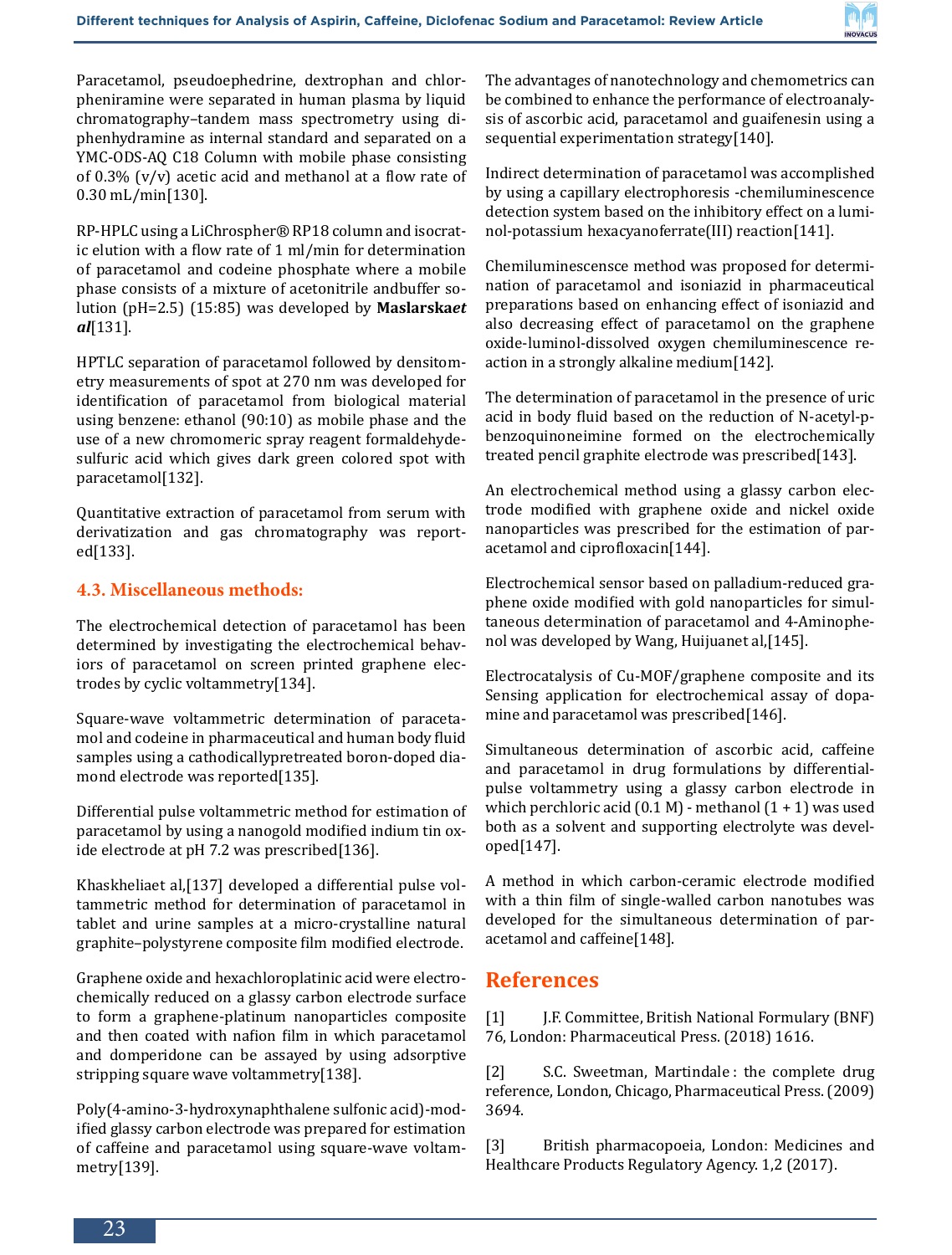

[4] The United States pharmacopeia. National formulary, Rockville (MD): United States Pharmacopeial Convention. 1,2 (2018).

[5] Yanhong Lei, Spectrophotometric Method for the Assay of Aspirin, Applied Mechanics and Materials. 605 (2014) 2097–2100. doi:10.4028/www.scientific.net/ AMM.602-605.2097.

[6] I.A. Muni, J.L. Leeling, R.J. Helms, N. Johnson, J.J. Bare, B.M. Phillips, Improved Colorimetric Determination of Aspirin and Salicylic Acid Concentrations in Human Plasma, Journal of Pharmaceutical Sciences. 67 (1978) 289–291.

[7] K. Kitamura, M. Takagi, K. Hozumi, Determination of Aspirin and Salicylic Acid in Aspirin Tablets by Second Derivative Spectrometry, Chem. Pharm. Bull. 32 (1984) 1484–1490.

[8] B. w. Glombit, P. c. Schmidt, Comparison of Three New Spectrophotometric Methods for Simultaneous Determination of Aspirin and Salicyclic Acid in Tablets without Separation of Pharmaceutical Excipients, Journal of Pharmaceutical Sciences. 83 (1994) 751–757.

[9] M.S. El-Din, M. Eid, A.M. Zeid, Simultaneous Determination of Methocarbamol and Aspirin Binary Mixture in their Combined Tablets by Derivative and Ratio Derivative Spectrophotometry, Analytical Methods. 7 (2014) 5674–5681.

[10] A.M. Saeed, N.Q. Ahmed, Estimation of Paracetamol, Aspirin, Ibuprofen, Codeine and Caffeine in some formulated commercial dosage using UV-Spectroscopic method, European Journal Of Pharmaceutical and Medical Research. 4 (2017) 33–38.

[11] P. A.G.Fogg, P.J. Sausins, J.R. Smithson, The Determination of Paracetamol and Aspirin in Mixtures by Non-aqueous Potentiometric Titrimetry or by Ultraviolet Spectrophotometry, Analytica Chimica Acta. 49 (1970) 342–345.

[12] K.T. Koshy, Chromatographic Method for the Simultaneous Determination of Aspirin, Caffeine, and Acetaminophen, Journal of Pharmaceutical Sciences. 53 (1964) 1280–1282.

[13] B. Applications, E.S.P.B. V, D.C. Mays, D.E. Sharp, C.A. Beach, R.A. Kershaw, J.R. Bianchine, N. Gerber, T.O. State, T. Avenue, Improved method for the Determination of Aspirin and its metabolites in Biological Fluids by High-Performance Liquid Chromatography: Applications to Human and Animal Studies, Journal of Chromatography. 311 (1984) 301–309.

[14] P. Taylor, C.J. Fu, S. Melethil, W.D. Mason, Method for Determination of Aspirin and Salicylic Acid in Rat Whole Blood by High Pressure Liquid Chromatography, Analytical Letters. 18 (2006) 37–41.

[15] G.P. Mcmahon, M.T. Kelly, Determination of Aspirin and Salicylic Acid in Human Plasma by Column-Switching Liquid Chromatography Using On-Line Solid-Phase Extraction, Analytical Chemistry an Indian Journal. 70 (1998) 409–414.

[16] M. Gandhimathi, T.K. Ravi, A. Abraham, R. Thomas, Simultaneous Determination of Aspirin and Isosorbide 5-mononitrate in Formulation by Reversed Phase High Pressure Liquid Chromatography, Journal of Pharmaceutical and Biomedical Analysis. 32 (2003) 1145–1148.

[17] E. Yamamoto, S. Takakuwa, T. Kato, N. Asakawa, Sensitive Determination of Aspirin and its metabolites in Plasma by LC–UV using On-line Solid-Phase Extraction with Methylcellulose-Immobilized anion-Exchange Restricted Access Media, Journal of Chromatography B: Analytical Technologies in the Biomedical and Life Sciences. 846 (2007) 132–138.

[18] S.K. Malisetty, C. Rambabu, Simultaneous Determination of Aspirin and Esomeprazole Magnesium in Combined Tablets by Validated UPLC Method, Pharmaceutical Methods. 4 (2013) 26–29.

[19] P.K. Sinha, M.C. Damle, K.G. Bothara, A Validated Stability Indicating HPTLC Method for Determination of Aspirin and Clopidogrel Bisulphate in Combined Dosage Form, Eurasian Journal of Analytical Chemistry. 2 (2009) 152–160.

[20] R. May, U. Sim, Determination of Aspirin and Its Major Metabolites in Human Urine by Gas Chromatography – Mass Spectrometry , II, Michrochemical Journal. 307 (1997) 296–307.

[21] X. Wei, Z. Zhou, T. Hao, Y. Xu, H. Li, K. Lu, J. Dai, X. Zheng, L. Gao, J. Wang, Y. Yan, Y. Zhu, Specific Recognition and Fluorescent Determination of Aspirin by Using Core-Shell CdTe Quantum Dot-Imprinted Polymers, Mikrochimica Acta. 182 (2016) 1527–1534.

[22] R.N. Goyal, S. Bishnoi, B. Agrawal, Electrochemical Sensor for the Simultaneous Determination of Caffeine and Aspirin in Human Urine Samples, Journal of Electroanalytical Chemistry. 655 (2011) 97–102. doi:10.1016/j. jelechem.2011.03.008.

[23] H. Ghadimi, R.M.A. Tehrani, W.J. Basirun, N.J. Ab Aziz, N. Mohamed, S. Ab Ghani, Electrochemical Determination of Aspirin and Caffeine at Mwcnts-poly-4-vinylpyridine Composite Modified Electrode, Journal of the Taiwan Institute of Chemical Engineers. (2016) 1–9.

[24] N.F. Atta, A. Galal, E.H. El-Ads, A.E. Galal, New Insight in Fabrication of a Sensitive Nano-magnetite/ glutamine/carbon Based Electrochemical Sensor for Determination of Aspirin and Omeprazole, Journal of The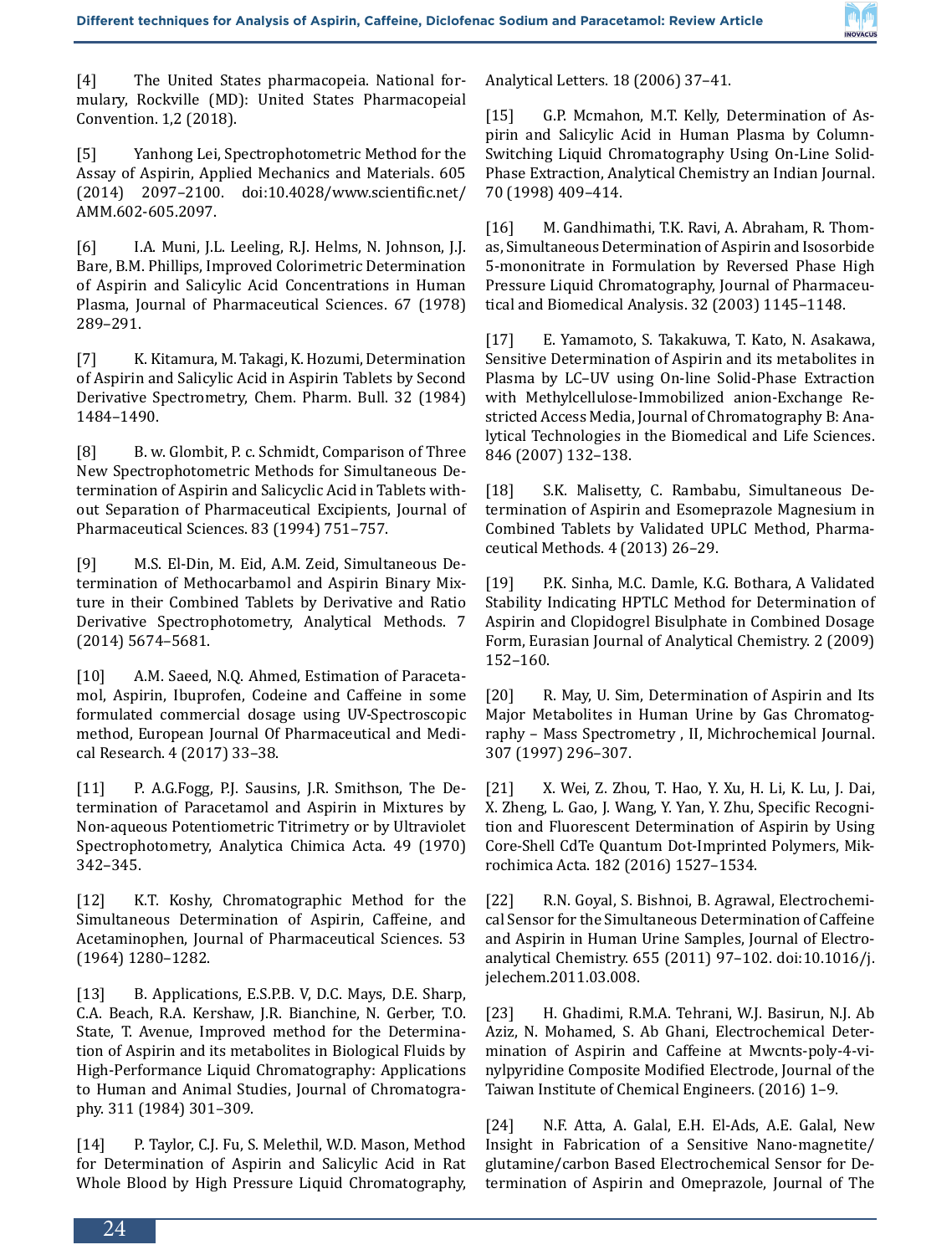

Electrochemical Society. 166 (2019) 161–172.

[25] A.D. Vidal, P.O. Barrales, A.M. Díaz, Simultaneous Determination of Paracetamol, Caffeine and Propyphenazone in Pharmaceuticals by Means of a Single Flowthrough Uv Multiparameter Sensor, Mikrochimica Acta. 141 (2003) 157–163. doi:10.1007/s00604-002-0938-0.

[26] S. Antakli, L. Nejem, M. Dawoud, Spectrophotometric Determination of Paracetamol and Caffeine, Asian Journal of Chemistry. 26 (2014) 7016–7020.

[27] H. Tavallali, M. Sheikhaei, Simultaneous Kinetic Determination of Paracetamol and Caffeine Using Cu(Ii) neocuproine in Presence of Dodecyl Sulfate by H-point Standard Addition Method, Indian Journal of Chemistry - Section A Inorganic, Physical, Theoretical and Analytical Chemistry. 48 (2009) 812–816.

[28] M.M. Sebaiy, A.A. Mattar, H-Point Assay Method for Simultaneous Determination of Paracetamol and Caffeine in Panadol Extra Dosage Forms, Canadian Journal of Biomedical Research and Techology. 3(1) (2020) 1-6.

[29] V. Vichare, P. Mujgond, V. Tambe, S.N. Dhole, Simultaneous Spectrophotometric Determination of Paracetamol and Caffeine in Tablet Formulation, International Journal of PharmTech Research. 2 (2010) 2512–2516.

[30] P. Ortega-Barrales, R. Padilla-Weigand, A. Molina-Diaz, Simultaneous Determination of Paracetamol and Caffeine by Flow Injection-Solid Phase Spectrometry Using C18 Silica Gel as a Sensing Support., Analytical Sciences. 18 (2005) 1241–1246. doi:10.2116/analsci.18.1241.

[31] A.C. Moţ, F. Soponar, A. Medvedovici, C. Sârbu, Simultaneous Spectrophotometric Determination of Aspirin, Paracetamol, Caffeine, and Chlorphenamine from Pharmaceutical Formulations Using Multivariate Regression Methods, Analytical Letters. 43 (2010) 804–813. doi:10.1080/00032710903486260.

[32] A. Hakan Aktaş, F. Kitiş, Spectrophotometric Simultaneous Determination of Caffeine and Paracetamol in Commercial Pharmaceutical by Principal Component Regression, Partial Least Squares and Artificial Neural Networks Chemometric Methods, Croatica Chemica Acta. 87 (2014) 69–74. doi:10.5562/cca2214.

[33] G. Navarra, M. Moschetti, V. Guarrasi, M.R. Mangione, V. Militello, M. Leone, Simultaneous Determination of Caffeine and Chlorogenic Acids in Green Coffee by UV/ Vis Spectroscopy, Journal of Chemistry. 2017 (2017) 8.

[34] G. Alpdogan, K. Karabina, S. Sungur, Derivative Spectrophotometric Determination of Caffeine in Some Beverages, Turk J Chem. 26 (2002) 295–302.

[35] H.N. Wanyika, E.G. Gatebe, L.M. Gitu, E.K. Ngumba, C.W. Maritim, Determination of Caffeine Content of Tea and Instant Coffee Brands Found in The Kenyan Market, African Journal of Food Science. 4 (2010) 353–358.

[36] S.S. Bharate, S.B. Bharate, Spectrophotometric and Chromatographic determination of Acetylsalicylic acid and Caffeine in pure and in tablet dosage form, Journal of Advanced Scientific Research. 3 (2012) 73–81.

[37] M.L. Altun, HPLC Method for the Analysis of Paracetamol, Caffeine and Dipyrone, Turk J Chem. 26 (2002) 521–528. doi:10.1177/0002716212461748.

[38] S. Sharma, M.C. Sharma, R. Sharma, A.D. Sharma, High Performance Liquid Chromatographic Assay method for the determination of Paracetamol and Caffeine in Tablet Formulation-in vitro dissolution studies., Journal of Pharmacy Research. 4 (2011) 1559–1561. http://search. ebscohost.com/login.aspx?direct=true&db=a9h&AN=74 388004&site=ehost-live.

[39] A.P. Dewani, V.D. Chipade, R.L. Bakal, A.V. Chandewar, S.K. Kanungo, B.B. Barik, Rp-hplc-dad Method for the Determination of Phenylepherine, Paracetamol, Caffeine and Chlorpheniramine in Bulk and Marketed Formulation, Arabian Journal of Chemistry. 7 (2012) 811–816. doi:10.1016/j.arabjc.2012.07.010.

[40] V.K. Redasani, A.P. Gorle, S.J. Surana, P.S. Jain, R.A. Badhan, Simultaneous determination of chlorpheniramine maleate, phenylephrine hydrochloride, paracetamol and caffeine in pharmaceutical preparation by RP-HPLC, Chemical Industry and Chemical Engineering Quarterly. 19 (2012) 57–65. doi:10.2298/ciceq120302042r.

[41] M. Radi, Y. Ramli, M. El Karbane, S. Marzak, K. Bougrin, K. El Bourkadi, F. Ouazzani Chahdi, S. Issmaili, K. Bakhous, A. Ben Ali, Validation of a method for simultaneous determination of acetaminophen and caffeine by HPLC in different pharmaceutical forms: Tablet, capsule and sachet, Journal of Materials and Environmental Science. 7 (2016) 4608–4613.

[42] R.A.A. Muñoz, R.R. Cunha, L.M.F.C. Torres, W.T.P. Dos Santos, S.C. Chaves, M.M.A.C. Ribeiro, E.M. Richter, Simultaneous determination of caffeine, paracetamol, and ibuprofen in pharmaceutical formulations by high-performance liquid chromatography with UV detection and by capillary electrophoresis with conductivity detection, Journal of Separation Science. 38 (2015) 1657–1662. doi:10.1002/jssc.201401387.

[43] K. Delvadiya, P. Kabra, R. Kimbahune, N. Patel, L.V.G. Nargund, High-performance liquid chromatographic determination of paracetamol, propyphenazone, and caffeine in pharmaceutical formulations, Indian Journal of Pharmaceutical Education and Research. 47 (2013) 65–72. doi:10.5530/ijper.47.4.9.

[44] V.L. Narayanan, A. Austin, Determination of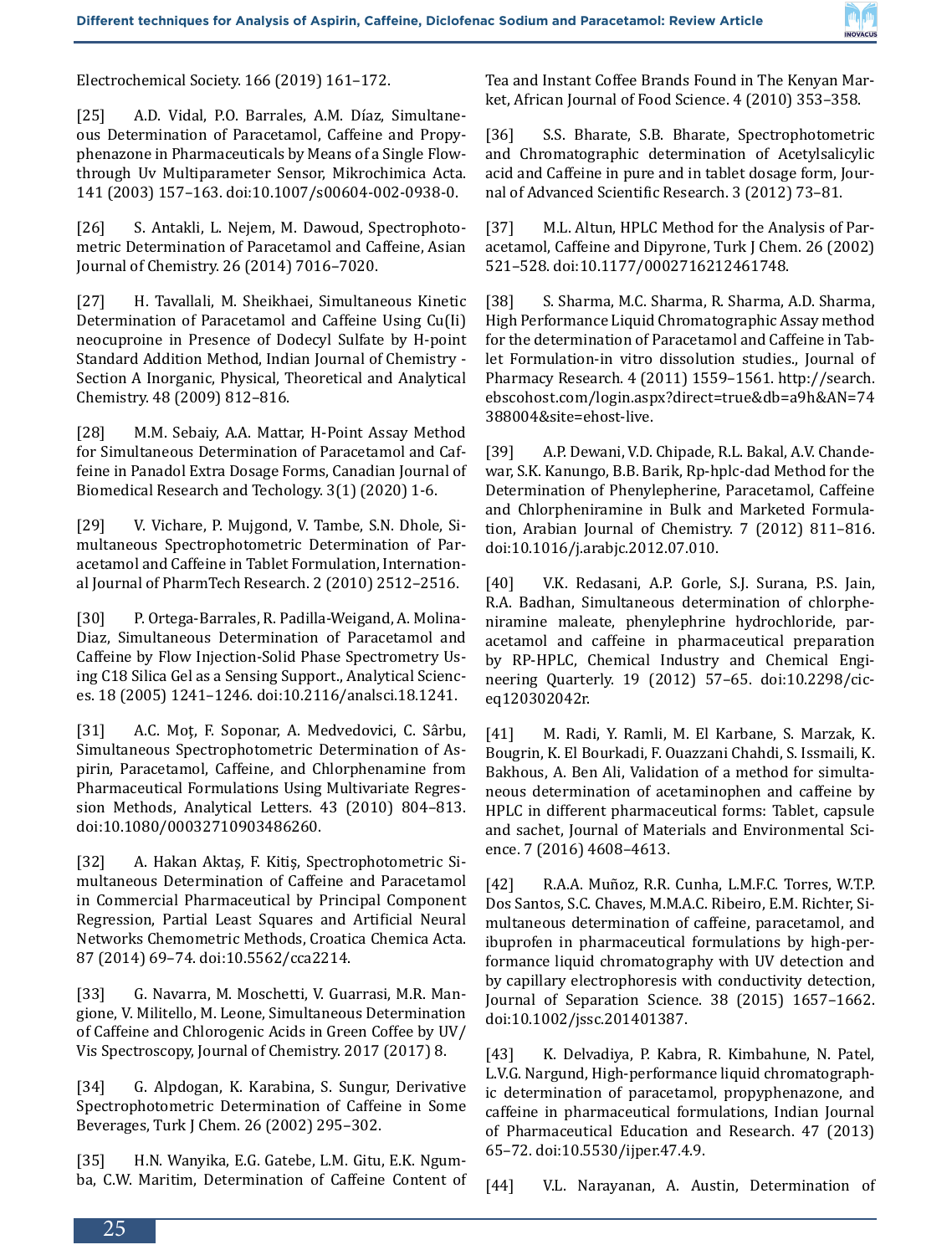

Acetaminophen and Caffeine using reverse phase liquid ( RP-LC ) chromatographic technique, Journal of Research in Pharmaceutical Sciences. 3 (2016) 5–10.

[45] R.E. Leacock, J.J. Stankus, J.M. Davis, Simultaneous Determination of Caffeine and Vitamin B6 in Energy Drinks by High-Performance Liquid Chromatography (HPLC), Journal of Chemical Education. 88 (2011) 232– 234.

[46] Y. Liu, X. Li, C. Yang, S. Tai, X. Zhang, G. Liu, UPLC– MS-MS Method for Simultaneous Determination of Caffeine, Tolbutamide, Metoprolol, and Dapsone in Rat Plasma and its Application to Cytochrome P450 Activity Study in Rats, Journal of Chromatographic Science. 51 (2013) 26–32.

[47] J.I. Routh, W.D. Paul, N.A. Shane, E.G. Arredondo, Determination of Caffeine in Serum and Urine, Clinical Chemistry. 15 (1969) 661–668.

[48] A. Mumin, K.F. Akhter, Z. Abedin, Z. Hossain, Determination and Characterization of Caffeine in Tea , Coffee and Soft Drinks by Solid Phase Extraction and High Performance Liquid Chromatography (SPE-HPLC), Malaysian Journal of Chemistry. 8 (2006) 45–51.

[49] D. Komes, D. Horžić, A. Belščak, K.K. Ganič, A. Baljak, Determination of Caffeine Content in Tea and Maté Tea by using Different Methods, Czech J. Food Sci. 27 (2009) 213–216.

[50] M.G. Karau, J.N. Kihunyu, N.M. Kathenya, L.N. Wangai, D. Kariuki, R.H. Kibet, Determination of Caffeine content in non-Alcoholic Beverages and energy Drinks using HPLC-UV Method, African Journal of Drug & Alcohol Studies. 9 (2010) 21.

[51] S. Youse, M. Kamankesh, S. Jazaeri, Analytical Methods Method Used for the Determination of Caffeine in Tea and Energy Drink Samples , and Method Optimization using a Central Composite Design, Analytical Methods. 9 (2017) 1665–1671. doi:10.1039/c6ay03490j.

[52] M. Shiferaw, I. Alemayehu, Determination of Caffeine Content of Bale Coffee Using HPLC Analysis, Food Science and Quality Management. 73 (2018) 23–32.

[53] K. Darwish, I. Salama, S. Mostafa, M. El-sadek, Validated Stability-Indicating Reversed-Phase-HPLC Method for Simultaneous Determination of Orphenadrine Citrate , Caffeine and Aspirin, Chem. Pharm. Bull. 60 (2012) 1426– 1436.

[54] S.P.P. N, S. Gaude, A. Palekar, RP-HPLC Method Development and Validation for Simultaneous Estimation of Aspirin , Caffeine and Orphenadrine citrate in Tablet Formulation, International Journal of Science and Research (IJSR). 5 (2016) 2014–2017.

[55] C. Oellig, J. Schunck, W. Schwack, Determination of caffeine, theobromine and theophylline in Mate beer and Mate soft drinks by high-performance thin-layer chromatography, Journal of Chromatography A. 1533 (2018) 208–212.

[56] S. Venkatesh, M.M. Swamy, Y.S.R. Reddy, B. Suresh, M. Sethuraman, A Simple method for determination of Caffeine content in Tea samples, Ancient Science of Life. 14 (1994) 35–38.

[57] M. Gamal, N.W. Ali, M.R. Elghobashy, M. Abdelkawy, Simultaneous Determination of Ternary Mixture of Aspirin , Caffeine and Orphenadrine Citrate by Simple RP-TLC Spectrodensitometric Method, British Journal of Pharmaceutical Research. 14 (2017) 1–11. doi:10.9734/ BJPR/2016/31194.

[58] A. Yiǧit, Y. Yardim, Z. Şentürk, Voltammetric Sensor Based on Boron-Doped Diamond Electrode for Simultaneous Determination of Paracetamol, Caffeine, and Aspirin in Pharmaceutical Formulations, IEEE Sensors Journal. 16 (2016) 1674–1680. doi:10.1109/ JSEN.2015.2503436.

[59] J.-Y. Sun, K.-J. Huang, S.-Y. Wei, Z.-W. Wu, F.-P. Ren, A Graphene-based Electrochemical Sensor for Sensitive Determination of Caffeine, Colloids and Surfaces B: Biointerfaces. 84 (2011) 421–426.

[60] C.S. Bizzotto, A.D. MeinHart, C.A. Ballus, G. Ghiselli, H.T. Godoy, Comparison of Capillary Electrophoresis and High Performance Liquid Chromatography Methods for Caffeine Determination in Decaffeinated Coffee, Food Science and Technology. 33 (2013) 186–191.

[61] J.C. Botello, G. Pérez-Caballero, Spectrophotometric determination of Diclofenac Sodium with Methylene blue, Talanta. 42 (1995) 105–108.

[62] Y.K. Agrawal, K. Shivramchandra, Spectrophotometric determination of Diclofenac Sodium in Tablets, Journal of Pharmaceutical and Biomedical Analysis. 9 (1991) 97–100.

[63] M.S. Garcia, M.I. Albero, C. Sanchez-Pedreno, J. Molina, Flow-injection Spectrophotometric Determination of Diclofenac Sodium in Pharmaceuticals and Urine Samples, Journal of Pharmaceutical and Biomedical Analysis. 17 (1998) 267–273.

[64] M.S. Garcia, C. Sanchez-Pedreno, M.I. Albero, C. Garcia, Flow-Injection Spectrophotometric Determination of Diclofenac or Mefenamic Acid in Pharmaceuticals, Mikrochimica Acta. 136 (2001) 67–71.

[65] A.M. El-Didamony, A.S. Amin, Adaptation of a Color Reaction for Spectrophotometric Determination of Diclofenac Sodium and Piroxicam in Pure Form and in Pharmaceutical Formulations, Analytical Letters. 37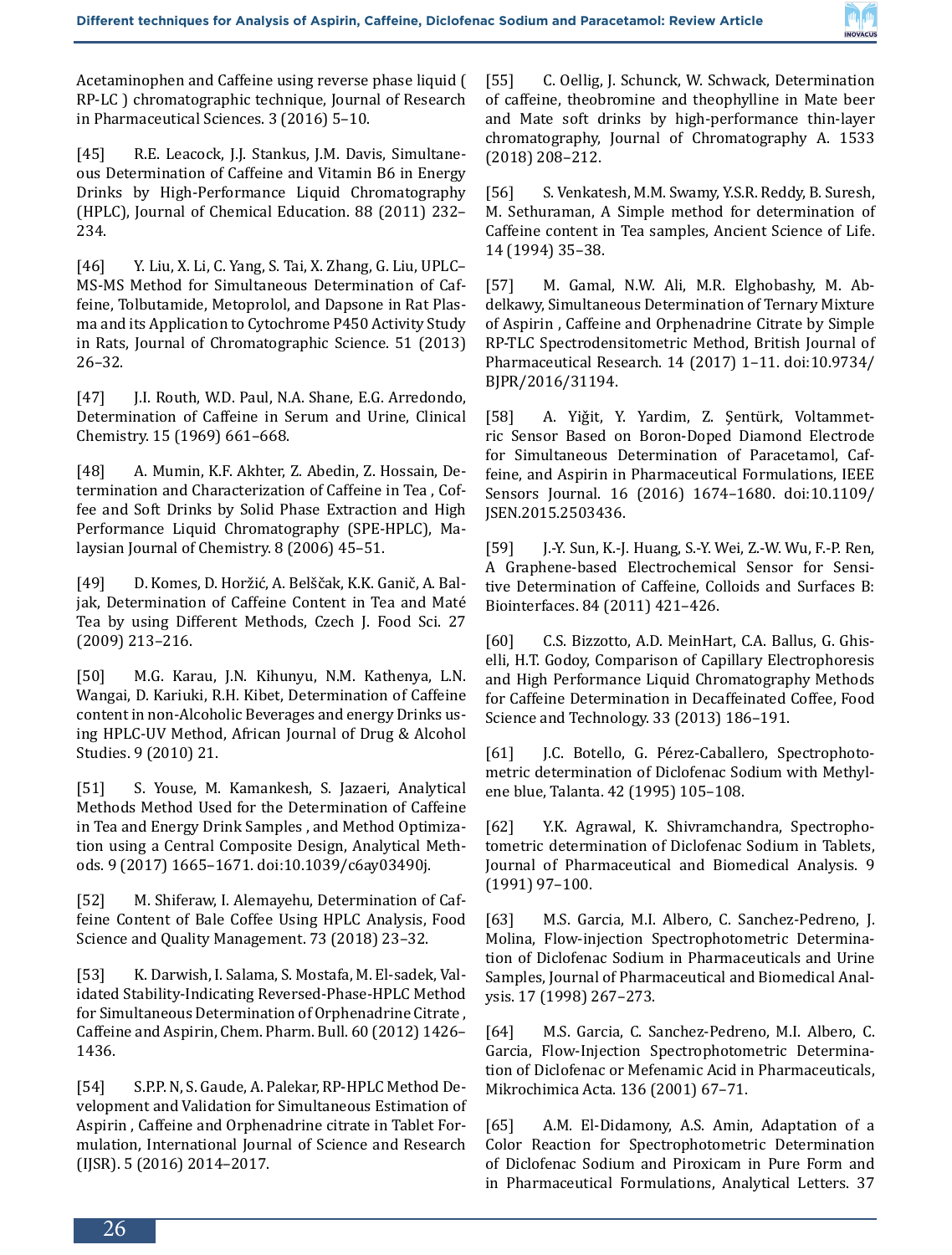

(2004) 1151–1162.

[66] A.A. Matin, M.A. Farajzadeh, A. Jouyban, A Simple Spectrophotometric Method for Determination of Sodium Diclofenac in Pharmaceutical Formulations, Farmaco. 60 (2005) 855–858.

[67] J. Ghasemi, A. Niazi, S. Ghobadi, Simultaneous Spectrophotometric Determination of Benzyl Alcohol and Diclofenac in Pharmaceutical Formulations by Chemometrics Method, Journal of the Chinese Chemical Society. 52 (2005) 1049–1054.

[68] M.M. Sebaiy, A.A. Mattar, H-Point Assay Method for Simultaneous Determination of Paracetamol and Diclofenac Sodium in Their Combined Pharmaceutical Dosage Forms, Open Journal of Biotechnology & Bioengineering Research. 4(1) (2020) 001-005.

[69] A.R. Khaskheli, Sirajuddin, K. Abro, S.T.H. Sherazi, H.I. Afridi, S.A. Mahesar, M. Saeed, Simpler and Faster Spectrophotometric Determination of Diclofenac Sodium in Tablets, Serum and Urine Samples, Pak. J. Anal. Environ. Chem. 10 (2009) 53–58.

[70] Q.N. Rashid, M.H. Bakir, S.O. Baban, Spectrophotometric determination of Diclofenac Sodium in pure form and in the pharmaceutical preparations, Tikrit Journal of Pure Science. 21 (2016) 76–80.

[71] R. Sharma, G. Pathodiya, G.P. Mishra, J. Sainy, Spectrophotometric Methods for Simultaneous Estimation of Paracetamol and Diclofenac Sodium in Combined Dosage Form by Application of Hydrotropic Solubilization, Journal of Pharmaceutical Sciences and Research. 2 (2010) 821–826.

[72] D. Phaneemdra, G. Nagamalleswari, Quantitative Analysis of Paracetamol and Diclofenac in Combined Dosage form by First derivative and Simultaneous Equation method in Application to the determination of Dissolution study, International Journal of Pharmaceutical Sciences and Research. 3 (2012) 3871–3876.

[73] M.A. Hegazy, M.S. Elshahed, S.S. Toubar, M.I. Helmy, Efficient processing of Single and Multiple Spectral Variables for Resolution and Quantitation of Paracetamol , Chlorzoxazone and Diclofenac, Journal of Advanced Pharmacy Research. 0547 (2018) 269–282.

[74] Y.M. El-Sayed, M.E. Abd El-Hameed, M.S. Suleiman, N. Najib, A Rapid and Sensitive High-performance Liquid Chromatographic Method for The Determination of Diclofenac Sodium in Serum and its Use in Pharmacokinetic Studies, J. Pharm. Pharmacol. 40 (1988) 727–729.

[75] C. Arcelloni, R. Lanzi, S. Pedercini, G. Molteni, I. Fermo, A. Pontiroli, R. Paroni, High-performance Liquid Chromatographic Determination of Diclofenac in Human Plasma after Solid-phase Extraction, Journal of Chromatography B. 763 (2001) 195–200.

[76] R. Roskar, V. Kmetec, Liquid Chromatographic determination of Diclofenac in Human Synovial Fluid, Journal of Chromatography B. 788 (2003) 57–64.

[77] V. Asfak, D. Mrinalini, B. Leena, G. Rahul, Simultaneous Determination of Diclofenac Sodium and Rabeprazole Sodium in Bulk and Pharmaceutical Dosage Form by LC, Chromatographia. 66 (2007) 941–943.

[78] R. Kasperek, Determination of Diclofenac Sodium and Papaverine Hydrochloride in tablets by HPLC method, Acta Poloniae Pharmaceutica -Drug Research. 65 (2008) 403–408.

[79] F. Nasir, Z. Iqbal, A. Khan, L. Ahmada, Y. Shaha, A.Z. Khana, J.A. Khana, S. Khanb, Simultaneous Determination of Timolol Maleate, Rosuvastatin Calcium and Diclofenac Sodium in Pharmaceuticals and Physiological Fluids Using Hplc-UV, Journal of Chromatography B. 879 (2011) 3434– 3443.

[80] T.S. Belal, M.M. Bedair, A.A. Gazy, K.M. Guirguis, Validated Selective HPLC–DAD Method for the Simultaneous Determination of Diclofenac Sodium and Lidocaine Hydrochloride in Presence of Four of Their Related Substances and Potential Impurities, Acta Chromatographica. 27 (2015) 478–493.

[81] R. Wang, W. Li, Z. Chen, Solid Phase Microextraction with Poly(Deep Eutectic Solvent) Monolithic Column Online Coupled to Hplc for Determination of Non- Steroidal Anti-inflammatory Drugs, Analytica Chimica Acta Journal. 1018 (2018) 111–118.

[82] V.G. Nayak, V.R. Bhate, S.M. Purandare, P.M. Dikshit, S.N. Dhumal, C.D. Gaitonde, Rapid Liquid Chromatographic determination of Paracetamol and Diclofenac Sodium from a combined pharmaceutical dosage, Drug Development and Industrial Pharmacy. 18 (1992) 369– 374.

[83] F.A. Siddiqui, M.S. Arayne, N. Sultana, F. Qureshi, Development and Validation of Stability-indicating HPLC Method for The Simultaneous Determination Of Paracetamol, Tizanidine, and Diclofenac in Pharmaceuticals and Human Serum, Journal of AOAC International. 94 (2011) 150–158.

[84] M.A. Badgujar, S.G. Pingale, K. V. Mangaonkar, Simultaneous Determination of Paracetamol , Chlorzoxazone and Diclofenac Sodium in Tablet Dosage Form by High Performance Liquid Chromatography, E-Journal of Chemistry. 8 (2011) 1206–1211.

[85] K. Jana, L. Adhikari, S.. Moitra, A. Behera, Analysis of multicomponent drug formulations ( Diclofenac and Paracetamol ), Asian Journal of Pharmaceutical and Clinical Research. 4 (2011) 2–4.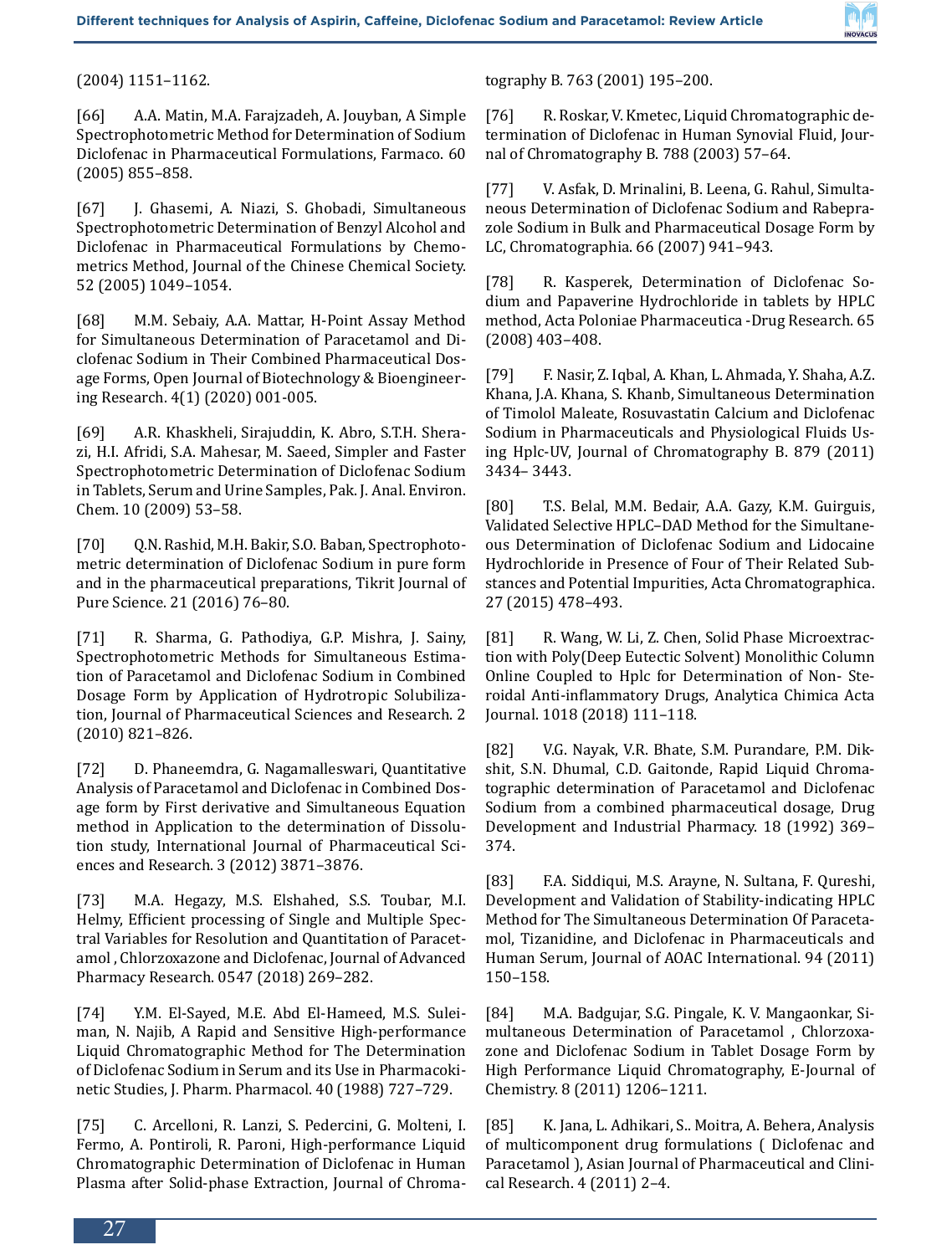

[86] M.I. Walash, F. Ibrahim, S. Abo, E. Abass, Development and Validation of HPLC Method for Simultaneous Estimation of Famotidine , Paracetamol and Diclofenac in their Raw Materials and Pharmaceutical Formulation, Analytical Chemistry Letters. 7 (2017) 421–437. doi:10.1 080/22297928.2017.1353921.

[87] L.G. Lala, P.M. D'Mello, S.R. Naik, HPTLC determination of Diclofenac Sodium from serum, Journal of Pharmaceutical and Biomedical Analysis. 29 (2002) 539–544.

[88] V. V Dighe, R.T. Sane, S.N. Menon, H.N. Tambe, S. Pillai, V.N. Gokarn, Simultaneous Determination of Diclofenac Sodium and Paracetamol in a Pharmaceutical Preparation and in Bulk Drug Powder by High-Performance Thin-Layer Chromatography, Journal of Planar Chromatography. 19 (2006) 443–448. doi:10.1556/ JPC.19.2006.6.7.

[89] A.L.I. Mohammad, S. Sharma, Separation of Coexisting Paracetamol and Diclofenac Sodium on Silica Gel "H" Layers using surfactant mediated mobile phases : Identification of Diclofenac Sodium from human urine, Farmacia. 57 (2009) 201–211.

[90] M. Ikeda, M. Kawase, M. Hiramatsu, K. Hirota, S. Ohmori, Improved Gas Chromatographic Method of determining Diclofenac in Plasma, Journal of Chromatography. 183 (1980) 41–47.

[91] B. Yilmaz, U. Ciltas, Determination of Diclofenac in Pharmaceutical Preparations by Voltammetry and Gas Chromatography Methods, Journal of Pharmaceutical Analysis. 5 (2015) 153–173.

[92] W. Jin, J. Zhang, Determination of Diclofenac Sodium by Capillary Zone Electrophoresis with Electrochemical Detection, Journal of Chromatography A. 868 (2000) 101–107.

[93] B.K. Chethana, S. Basavanna, Y.A. Naik, Voltammetric Determination of Diclofenac Sodium Using Tyrosine- Modified Carbon Paste Electrode, Ind. Eng. Chem. Res. 51 (2012) 10287−10295.

[94] A. Afkhami, A. Bahiraei, T. Madrakian, Gold Nanoparticle/multi-walled Carbon Nanotube Modified Glassy Carbon Electrode as a Sensitive Voltammetric Sensor for The Determination of Diclofenac Sodium, Materials Science and Engineering C. 59 (2016) 168–176.

[95] Z. Mofidi, P. Norouzi, S. Seidi, M.R. Ganjali, Determination of Diclofenac Using Electromembrane Extraction Coupled with Stripping FFT Continuous Cyclic Voltammetry, Analytica Chimica Acta. 972 (2017) 1–8.

[96] A.M. Pimenta, A.N. Araújo, M.C.B.S.M. Montenegro, Simultaneous Potentiometric and Fluorimetric Determination of Diclofenac in a Sequential Injection Analysis System, Analytica Chimica Acta. 470 (2002) 185–194. [97] S.S.M. Hassan, W.H. Mahmoud, M.A.F. Elmosallamy, M.H. Almarzooqi, Iron(Ii)-phthalocyanine as a Novel Recognition Sensor for Selective Potentiometric Determination of Diclofenac and Warfarin Drugs, Journal of Pharmaceutical and Biomedical Analysis. 39 (2005) 315–321.

[98] M. Tubino, R.L. de Souza, Determination of Diclofenac in Pharmaceutical Preparations by Diffuse Reflectance Photometry, Talanta. 68 (2006) 776–780.

[99] D.T. Gimenes, J.M. de Freitas, R.A.A. Munoz, E.M. Richter, Flow-Injection Amperometric Method for Determination of Diclofenac in Pharmaceutical Formulations Using a Boron-Doped Diamond Electrode, Electroanalysis. 23 (2011) 2521 – 2525.

[100] R.R. Cunhaa, D.T. Gimenesa, R.A. Abarza, Munoza, C.L. do Lagob, E.M. Richter, Simultaneous Determination of Diclofenac and its Common Counter-ions in less than 1 Minute Using Capillary Electrophoresis with Contactless Conductivity Detection, Electrophoresis. 34 (2013) 1423–1428.

[101] M.M. Altai, G.H. Rounaghi, B. Deiminiat, Fabrication of A New Electrochemical Sensor Based on Au-pt Bimetallic Nanoparticles Decorated Multi-walled Carbon Nanotubes for Determination of Diclofenac, Microchemical Journal. 144 (2019) 254–260.

[102] A. Solangi, S. Memon, A. Mallah, N. Memon, Determination of Ceftriaxone , Ceftizoxime , Paracetamol , and Diclofenac Sodium by Capillary Zone Electrophoresis in Pharmaceutical Formulations and in Human Blood, Turk J Chem. 34 (2010) 921–933. doi:10.3906/kim-1005-628.

[103] O.K. Okoth, K. Yan, L. Liu, J. Zhang, Simultaneous Electrochemical Determination of Paracetamol and Diclofenac Based on Poly ( diallyldimethylammonium chloride ) Functionalized Graphene, Electroanalysis. 28 (2016) 76–82. doi:10.1002/elan.201500360.

[104] E.C.S. Transactions, T.E. Society, Voltammetric Determination of Diclofenac in the Presence of Paracetamol and Naproxen by an Artificial Neural Network Model Using a Carbon Paste Electrode G. Y. Aguilar-Lira, ECS Transactions. 84 (2018) 195–205.

[105] M.M. Sebaiy, A.A. Mattar, Spectrum Subtraction Method for Simultaneous Determination of Paracetamol and Orphenadrine Citrate in Their Combined Pharmaceutical Dosage Forms, Global Scientific Journals. 7(12) (2019) 1462-1468.

[106] Y. Zhan, Y. Zhang, Q. Li, X. Du, Selective Spectrophotometric Determination of Paracetamol with Sodium Nitroprusside in Pharmaceutical and Biological Samples, Journal of Analytical Chemistry. 66 (2011) 215–220. doi:10.1134/S1061934811020171.

[107] S.M.D.K.G. Senarathna, S.S. Ranganathan, N.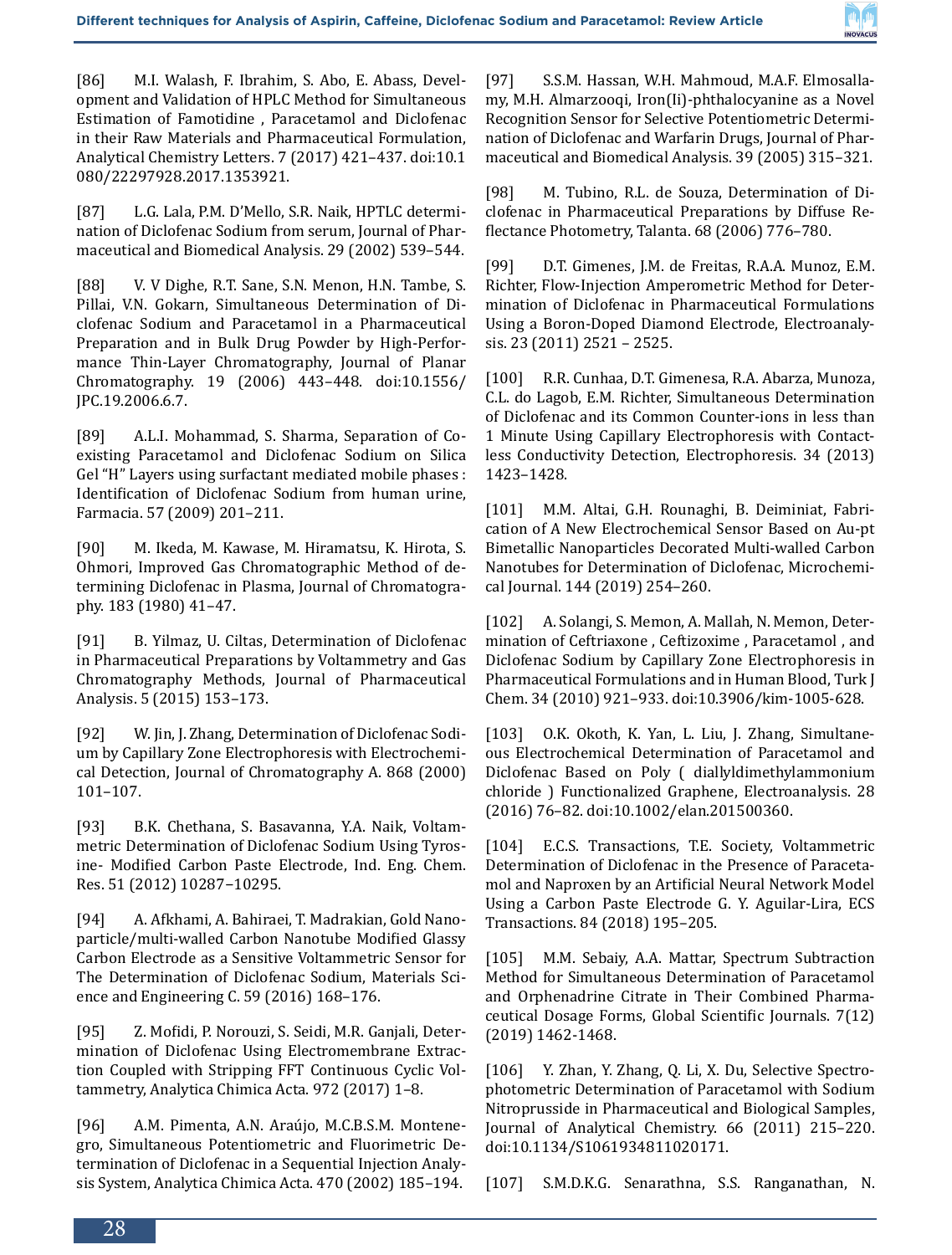

Buckley, S.S.S.B.D.P. Soysa, A Quick Inexpensive Laboratory Method in Acute Paracetamol Poisoning Could Improve Risk Assessment , Management and Resource Utilization, Indian Journal of Pharmacology. 44 (2012) 463–468. doi:10.4103/0253-7613.99305.

[108] W.S. Hassan, Determination of Ibuprofen and Paracetamol in Binary Mixture Using Chemometric-Assisted Spectrophotometric Methods, American Journal of Applied Sciences. 5 (2008) 1005–1012.

[109] R. Gondalia, R. Mashru, P. Savaliya, Development and Validation of Spectrophotometric Methods for Simultaneous Estimation of IBUPROFEN and PARACETAMOL in Soft gelatin capsule by Simultaneous Equation Method, International Journal of ChemTech Research. 2 (2010) 1881–1885.

[110] Y.M. Issa, S.I.M. Zayed, I.H.I. Habib, Simultaneous Determination of Ibuprofen and Paracetamol Using Derivatives of the Ratio Spectra Method, Arabian Journal of Chemistry. 4 (2011) 259–263. doi:10.1016/j.arabjc.2010.06.044.

[111] R.S. Joshi, N.S. Pawar, S.S. Katiyar, D.B. Zope, A.T. Shinde, Development And Validation of UV Spectrophotometric Methods for Simultaneous Estimation of Paracetamol and Ibuprofen in Pure and Tablet Dosage Form, Der Pharmacia Sinica. 2 (2011) 164–171.

[112] M.M. Sebaiy, S.M. El-adl, A.A. Mattar, Different techniques for overlapped UV spectra resolution of some co-administered drugs with paracetamol in their combined pharmaceutical dosage forms, Spectrochimica Acta Part A: Molecular and Biomolecular Spectroscopy. 224 (2020) 117429. doi:10.1016/j.saa.2019.117429.

[113] S. Harshini, G. Priyanka, K. Swathi, V.R. Kumari, M.A. Haque, V.V.L.N. Prasad, Simultaneous Estimation of Paracetamol and Ibuprofen in Bulk and Pharmaceutical Dosage Form by Using UV- Spectrophotomrtic Method, International Journal of Innovative Pharmaceutical Sciences and Research. 2 (2014) 1854–1860.

[114] V.D. Hoang, D. Thi, H. Ly, N.H. Tho, H. Minh, T. Nguyen, UV Spectrophotometric Simultaneous Determination of Paracetamol and Ibuprofen in Combined Tablets by Derivative and Wavelet Transforms, The Scientific World Journal. 2014 (2014) 13.

[115] S.M.D. Saraan, S.M. Sinaga, Muchlisyam, Development Method for Determination of Ternary Mixture of Paracetamol , Ibuprofen and Caffeine in Tablet Dosage Form Using Zero-crossing Derivative Spectrophotometric, International Journal of PharmTech Research. 7 (2015) 349–353.

[116] P. Nagaraja, K.C.S. Murthy, K.S. Rangappa, Spectrophotometric Method for the Determination of Paracetamol and Phenacetin, Journal of Pharmaceutical and Biomedical Analysis. 17 (1998) 501–506.

[117] C. Xu, B. Li, Spectrophotometric Determination of Paracetamol with Microwave Assisted Alkaline Hydrolysis, Spectrochimica Acta Part A: Molecular and Biomolecular Spectroscopy. 60 (2004) 1861–1864.

[118] M.R. Khoshayand, H. Abdollahi, M. Shariatpanahi, A. Saadatfard, A. Mohammadia, Simultaneous Spectrophotometric Determination of Paracetamol, Ibuprofen and Caffeine in Pharmaceuticals by Chemometric Methods, Spectrochimica Acta Part A: Molecular and Biomolecular Spectroscopy. 70 (2008) 491–499.

[119] S. Glavanovic, M. Glavanovic, V. Tomisié, Simultaneous quantitative determination of paracetamol and tramadol in tablet formulation using UV spectrophotometry and chemometric methods, Spectrochimica Acta Part A: Molecular and Biomolecular Spectroscopy. 157 (2016) 258–264.

[120] A.M. Saeed, Spectrophotometric Determination of Paracetamol in Some Manufactured Tablets in Iraqi markets, International Journal of Pharmaceutical Sciences Review and Research. 42 (2017) 53–57.

[121] R. Whelpton, K. Fernandes, K.A. Wilkinson, D.R. Goldhill, Determination of Paracetamol (Acetaminophen) in Blood and Plasma Using High Performance Liquid Chromatography with Dual Electrode Coulometric Quantification in the Redox Mode, Biomedical Chromatography. 7 (1993) 90–93.

[122] D. Bose, A. Durgbanshi, Rapid Determination of Acetaminophen in Physiological Fluids by Liquid Chromatography Using SDS Mobile Phase and ED Detection, Journal of Chromatographic Science. 43 (2005) 313–318.

[123] S.S. Narwade, Qualitative and Quantitative Analysis of Paracetamol in Different Drug Samples by HPLC Technique, IOSR Journal of Applied Chemistry. 7 (2014) 46–49.

[124] A.M. Domínguez-ramírez, F.J. López-muñoz, J. Raúl, G. Alarcón, A. Desiree, L.A. Moreno-rocha, HPLC-PDA Method for the Quantification of Paracetamol in Plasma : Application to PK / PD Studies with Arthritic Rats, International Journal of Pharmacy and Pharmaceutical Sciences. 9 (2017) 233–239.

[125] D. Emre, N. Özaltin, Simultaneous Determination of Paracetamol, Caffeine and Propyphenazone in Ternary Mixtures by Micellar Electrokinetic Capillary Chromatography, Journal of Chromatography B: Analytical Technologies in the Biomedical and Life Sciences. 847 (2007) 126–132. doi:10.1016/j.jchromb.2006.09.036.

[126] J.H. Knox, J. Jurand, Determination of Paracetamol and its Metabolites in Urine by High-Performance Liquid Chromatography using Reversed-Phase Bonded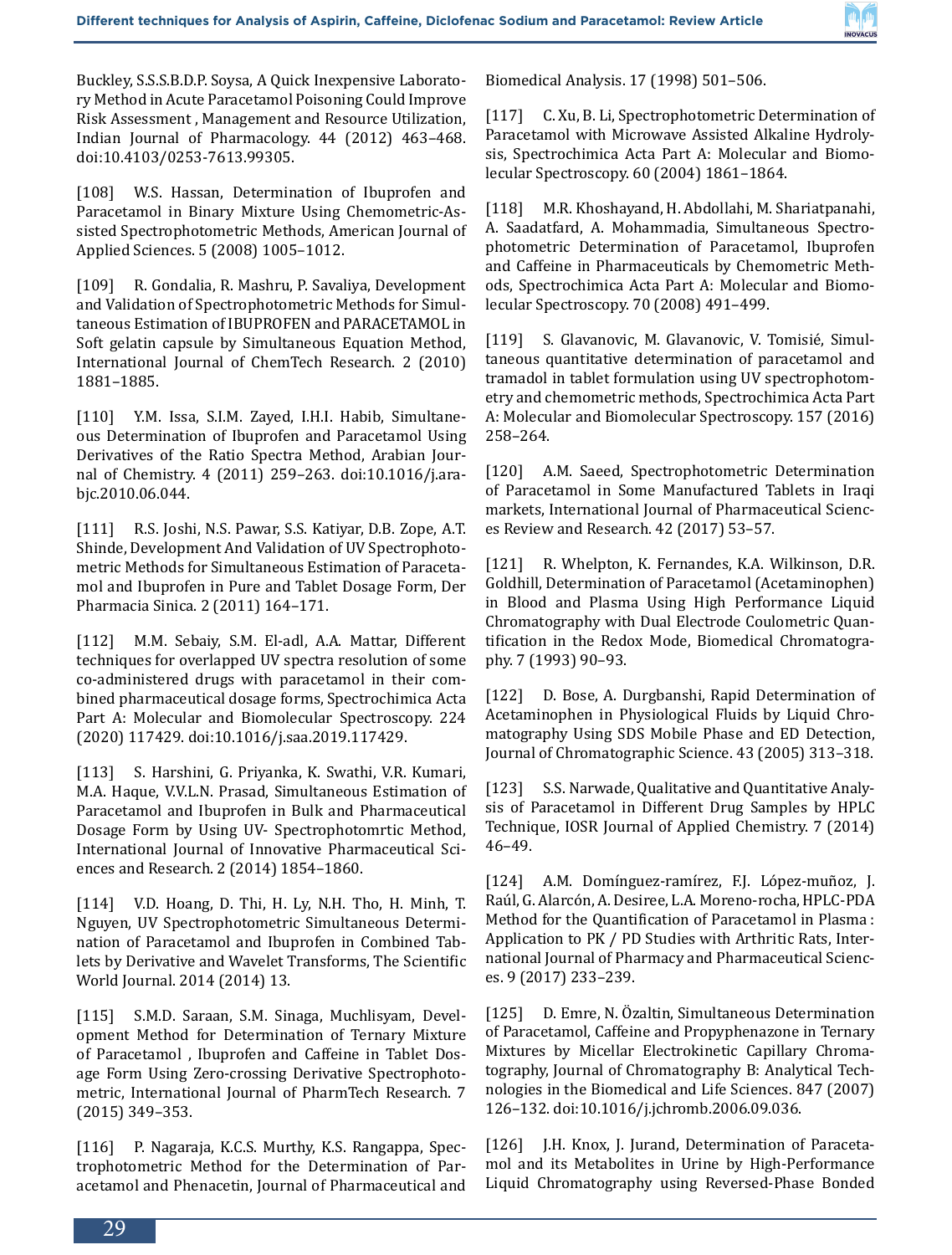

Supports, JournaI of Chromatography. 142 (1977) 651– 670.

[127] C. Celma, J.A. Allue, J. Prunonosa, C. Peraire, R. Obach, Simultaneous Determination of Paracetamol and Chlorpheniramine in Human Plasma by Liquid Chromatography–Tandem Mass Spectrometry, Journal of Chromatography A. 870 (2000) 77–86.

[128] L.S. Jensen, J. Valentine, R.W. Milne, A.M. Evans, The Quantification of Paracetamol, Paracetamol Glucuronide and Paracetamol Sulphate in Plasma and Urine Using A Single High-performance Liquid Chromatography Assay, Journal of Pharmaceutical and Biomedical Analysis. 34 (2004) 585–593.

[129] T. Belal, T. Awad, C.R. Clark, Determination of Paracetamol and Tramadol Hydrochloride in Pharmaceutical Mixture Using HPLC and GC–MS, Journal of Chromatographic Science. 47 (2009) 849–854.

[130] H. Lou, H. Yuan, Z. Ruan, B. Jiang, Simultaneous Determination of Paracetamol, Pseudoephedrine, Dextrophan and Chlorpheniramine in Human Plasma by Liquid Chromatography–Tandem Mass Spectrometry, Journal of Chromatography B. 878 (2010) 682–688.

[131] V.Maslarska, J. Tencheva, Simultaneous Determination and Validation of Paracetamol and Codeine Phosphate in Pharmaceutical Preparation by RP-HPLC, International Journal of Pharmacy and Pharmaceutical Sciences. 5 (2013) 417–419.

[132] D. Mane, U. Kulkarni, K. Kulkarni, R. K. Pardeshi, Detection & Identification of Paracetamol from Biological Material Using HPTLC Combined with Modern Analytical Technique, Journal of Medicinal Chemistry and Drug Discovery. 2 (2016) 689–698.

[133] C.C. Acta, B. Press, L.P. Hackett, L.J. Dusci, Determination of Paracetamol in Human Serum, Clinica Chimica Acta. 74 (1977) 187–190.

[134] C. Fernandez, Z. Heger, R. Kizek, T. Ramakrishnappa, Pharmaceutical Electrochemistry : the Electrochemical Oxidation of Paracetamol and Its Voltammetric Sensing in Biological Samples Based on Screen Printed Graphene Electrodes, International Journal of ELECTROCHEMICAL SCIENCE. 10 (2015) 7440–7452.

[135] A.M. Santos, F.C. Vicentini, P.B. Deroco, R.C. Rocha-filho, Square-Wave Voltammetric Determination of Paracetamol and Codeine in Pharmaceutical and Human Body Fluid Samples Using a Cathodically Pretreated Boron-Doped Diamond Electrode, J. Braz. Chem. Soc. 26 (2015) 2159–2168.

[136] R.N. Goyal, V.K. Gupta, M. Oyama, N. Bachheti, Differential Pulse Voltammetric Determination of Paracetamol at Nanogold Modified Indium Tin Oxide Electrode, Electrochemistry. 7 (2005) 803–807.

[137] A.R. Khaskhelia, J. Fischerb, J. Barek, V. Vyskocil, Sirajuddin, M.I. Bhanger, Differential Pulse Voltammetric Determination of Paracetamol in Tablet and Urine Samples at A Micro-crystalline Natural Graphite–polystyrene Composite Film Modified Electrode, Electrochimica Acta. 101 (2013) 238–242.

[138] P.K. Kalambate, B.J. Sanghavi, S.P. Karna, A.K. Srivastava, Simultaneous Voltammetric Determination of Paracetamol and Domperidone Based on A Graphene/Platinum Nanoparticles/Nafion Composite Modified Glassy Carbon Electrode, Sensors and Actuators B. 213 (2015) 285–294.

[139] Molla Tefera, A. Geto, M. Tessema, S. Admassie, Simultaneous Determination of Caffeine and Paracetamol by Square Wave Voltammetry at Poly(4-amino-3-hydroxynaphthalene Sulfonic Acid)- Modified Glassy Carbon Electrode, Food Chemistry. 210 (2016) 156–162.

[140] H.A.M. Hendawy, A.M. Ibrahim, W.S. Hassan, A. Shalaby, H.M. El-sayed, Voltammetric Method for Simultaneous Determination of Ascorbic Acid, Paracetamol and Guaifenesin Using A Sequential Experimentation Strategy, Microchemical Journal. 145 (2019) 428–434.

[141] S. Zhaoa, W. Bai, H. Yuan, D. Xiao, Detection of Paracetamol by Capillary Electrophoresis with Chemiluminescence Detection, Analytica Chimica Acta. 559 (2006) 195–199.

[142] M. Iranifam, S. Khodaei, M. Saadati, Chemiluminescence Reaction of Graphene Oxide – Luminol – Dissolved Oxygen and Its Application for Determination of Isoniazid and Paracetamol, Microchemical Journal. 146 (2019) 850–855.

[143] A. Özcan, Y. Sahin, A Novel Approach for The Determination of Paracetamol Based on The Reduction of N-acetyl-p-benzoquinoneimine Formed on The Electrochemically Treated Pencil Graphite Electrode, Analytica Chimica Acta. 685 (2011) 9–14.

[144] A.M. Santos, A. Wong, A.A. Almeida, O. Fatibello-Filho, Simultaneous Determination of Paracetamol and Ciprofloxacin in Biological Fluid Samples Using A Glassy Carbon Electrode Modified with Graphene Oxide and Nickel Oxide Nanoparticles, Talanta. 174 (2017) 610–618.

[145] H. Wang, S. Zhang, S. Li, J. Qu, Electrochemical Sensor Based on Palladium-Reduced Graphene Oxide Modified with Gold Nanoparticles for Simultaneous Determination of Acetaminophen and 4-Aminophenol, Talanta. 178 (2018) 188–194.

[146] B. Ma, H. Guo, M. Wang, L. Li, X. Jia, H. Chen, R. Xue, W. Yang, Electrocatalysis of Cu-MOF/graphene Composite and Its Sensing Application for Electrochemical